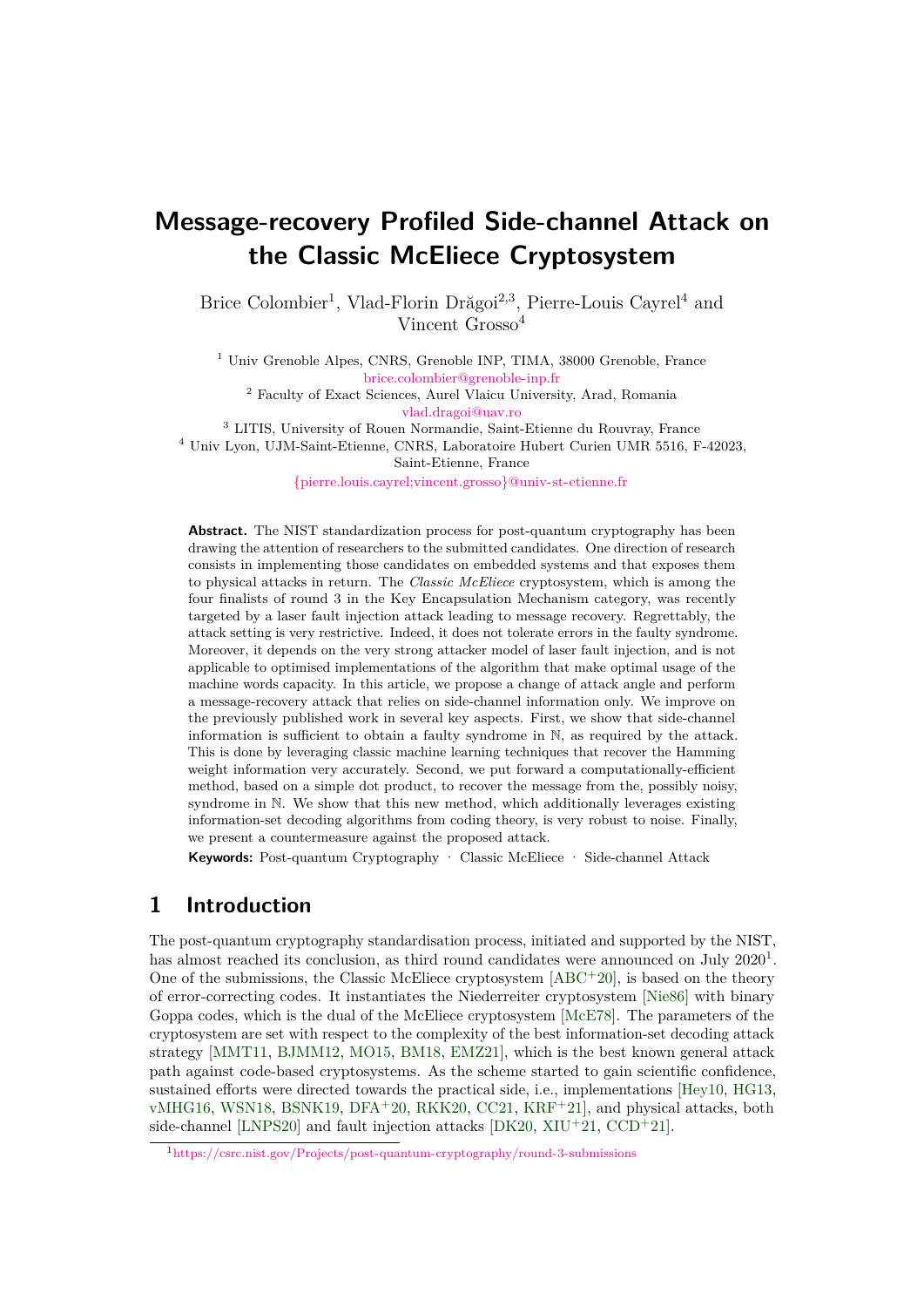**Message-recovery attacks** A message-recovery attack that uses side-channel leakage during the decryption process was proposed in [\[LNPS20\]](#page-22-5). The central idea of this article is to add random columns of the parity matrix to the syndrome. The modified syndrome is sent to a decoding oracle, on which side-channel analysis is carried out, to detect if the weight of the input message (error) is higher than expected. If the weight of the input message increases, that means the message bits of the corresponding columns are 0 in most positions. In the other case, if the weight decreases, the message bits of the corresponding columns are 1 in most positions. Information-set decoding is used to reduce the number of calls to the oracle.

In  $[CCD+21]$  $[CCD+21]$  the authors recover the message using laser-fault injection during the encryption process. By performing a bit-set laser fault, the matrix-vector multiplication over  $\mathbb{F}_2$  is changed into a matrix-vector multiplications over N. By solving a modified version of the syndrome decoding problem, they manage to recover the message within minutes.

**Key-recovery attacks** Some attacks aim at recovering the secret key instead. In [\[DK20\]](#page-21-4), a fault injection attack framework is presented, but it requires quite a large number of faults, injected in a precise manner, and its success rate is at most 50 %. No practical attack was mounted in this work.

A generic attack on the Fujisaki-Okamoto transformation was proposed in  $[XIU^+21]$  $[XIU^+21]$  and performed on multiple candidates submitted to the NIST standardisation process. This generic attack relies on the ability to skip an instruction during the decapsulation process. Interestingly, this attack relies on a single fault, making it very practical, as demonstrated experimentally in  $[XIU+21]$  $[XIU+21]$ . However, it has not been applied to the Classic McEliece cryptosystem.

**Modified versions of the syndrome decoding problem** The idea of augmenting the syndrome decoding problem (SDP) where some extra information, mainly gained by means of physical attacks, has been studied in  $[CCD+21, HPR+21]$  $[CCD+21, HPR+21]$  $[CCD+21, HPR+21]$  $[CCD+21, HPR+21]$ . While in  $[HPR+21]$  $[HPR+21]$  the overall cost of the attacks remain unfeasible practically, in  $[CCD+21]$  $[CCD+21]$ , all the parameters set of the Classic McEliece were attacked. The Integer Syndrome Decoding (N − SDP), introduced in [\[DCC](#page-21-6)<sup>+</sup>20, [CCD](#page-20-5)<sup>+</sup>21], is a similar problem to the SDP. The difference is that the matrix-vector multiplication is performed over  $\mathbb N$  instead of  $\mathbb F_2$ . Solutions to this problem can be found by using Integer Linear Programming algorithms such as the simplex  $[DCC+20]$  $[DCC+20]$  or interior-points methods [\[CCD](#page-20-5)+21]. The latter is very computationally efficient, and can solve the  $N - SDP$ using only a small proportion of the parity-check rows. The authors show by simulations that the empirical complexity is  $\mathcal{O}(n^3)$ . However, there are several drawbacks to this algorithm: its exact complexity remains unknown and it does not tolerate any errors in the syndrome. This is a major problem in the context of physical attacks, where perfect reproducibility during the fault injection process is rarely obtained. Hence, a different approach has to be considered in order to overcome these issues.

It turns out that N−SDP was already considered in the literature, first by Dorfman [\[Dor43\]](#page-21-7), and is known as the group testing problem or quantitative group testing [\[LCPR19,](#page-22-6) [GHKL19,](#page-21-8) [FL20\]](#page-21-9). Some of the algorithms from [\[FL20\]](#page-21-9) are in this article, with some modifications, imposed by the context of side-channel analysis. Further analysis is also needed to fit these algorithms in the framework of information-set decoding methods.

**Contributions** In this article, a hybrid message recovery attack against the Classic McEliece cryptosystem is performed. By hybrid, we refer to physical attacks and theoretical results combined together in order to retrieve the initial message given the ciphertext, also called the syndrome, which is a binary vector. The side-channel attack is performed on the matrix-vector multiplication during the encryption process. By means of random forests, the value of the syndrome in  $\mathbb N$  is recovered and is used later as input for the  $\mathbb N$  – SDP. Finally, we show that there is an algorithm that can retrieve the initial message from the syndrome in  $\mathbb{F}_2$  in polynomial time in the code length. Let us detail a bit more each step and contribution.

First of all, we introduce a novel method to obtain the syndrome in N instead of  $\mathbb{F}_2$  as required by the attack framework presented in  $[CCD+21]$  $[CCD+21]$ . While the initial attack relied on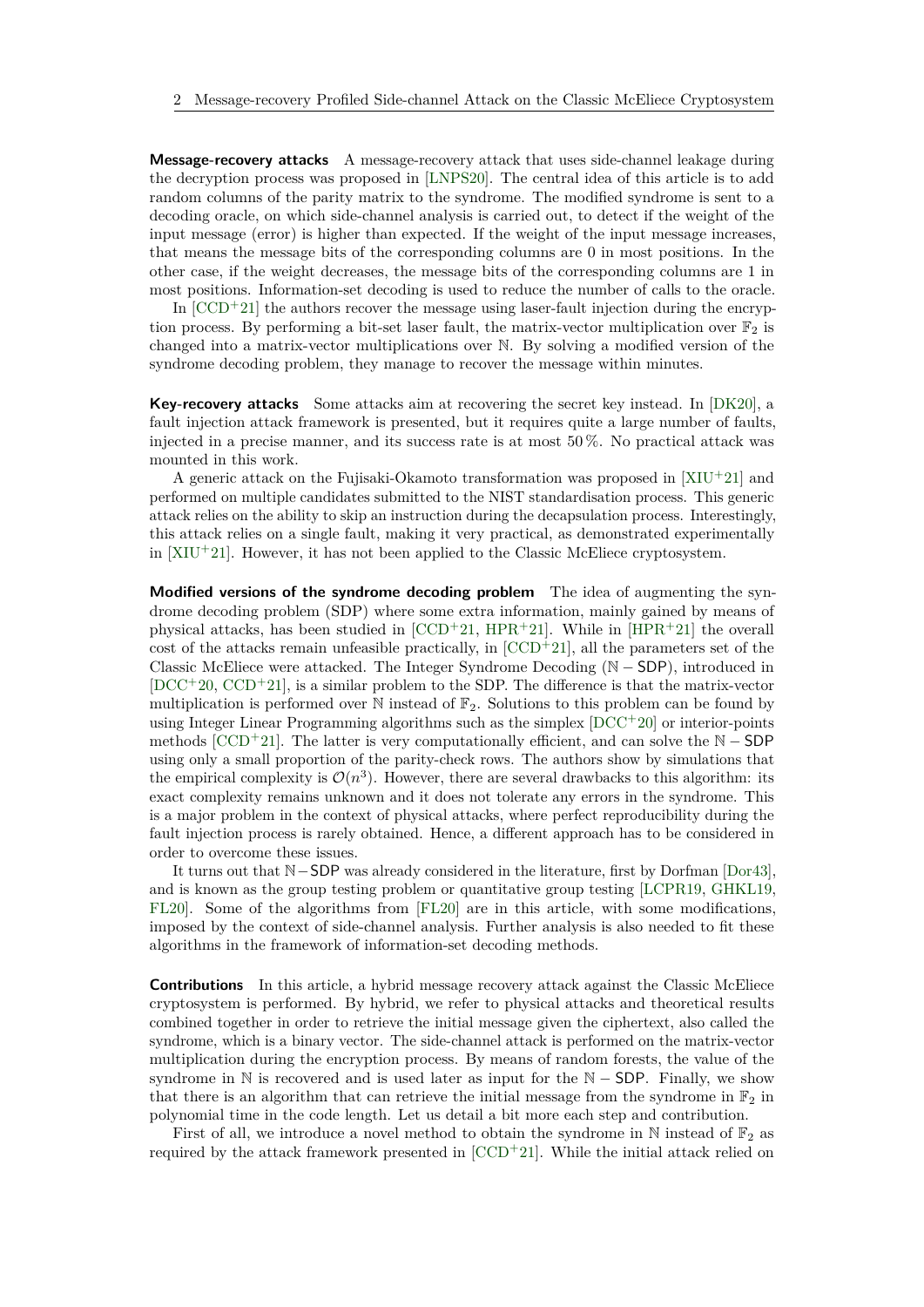an expensive and restrictive laser fault injection setup, the method we propose here is based on side-channel analysis only. Using random forests, this method recovers the syndrome in N from Hamming weight information during the syndrome computation. Another significant difference, compared to laser fault injection attacks, is that no modification of the ciphertext is performed during the side-channel attack. Hence, at the end of this stage, an adversary has two vectors of information: the real ciphertext, which is a binary syndrome, and an approximate version the same syndrome in N, obtained by side-channel analysis. These steps are presented in Section [3,](#page-5-0) after a review of code-based cryptography and the Classic McEliece cryptosystem is done in Section [2,](#page-2-0) focusing in particular on hardware implementations.

Second, we develop another way to recover the positions of the errors in the error vector, that is, the message, from the syndrome in N, as detailed in Section [4.](#page-10-0) The initial attack in  $[CCD+21]$  $[CCD+21]$  made use of integer linear programming solvers for this task. Although these solvers are quite efficient, they do not tolerate any error in the syndrome in N. We introduce an alternative method, based on a simple dot product operation, that acts as a powerful distinguisher even in the presence of errors. More precisely, using the values of the syndrome in  $\mathbb N$  and the public key, i.e., parity-check matrix  $H$ , we deduce a permutation on the columns of *H*. The permuted parity-check matrix is then set into standard form. Our permutation is able to move almost all the non-zero positions of the error-vector on the support of the identity in the standard form of the permuted parity-check matrix. It mainly acts as an almost "perfect" permutation for an Information Set Decoding (ISD) algorithm. Hence, the algorithm we propose has to main steps. First, we use an approximation of the syndrome in N to find a "good" permutation. Second, we use it in addition to the syndrome in  $\mathbb{F}_2$ , that is, the exact ciphertext, in an ISD variant to retrieve the initial message, that is, the binary error vector, solution to the syndrome decoding problem. We evaluate the resistance of this method to errors in the syndrome in N and show that it improves both computationally and with respect to the resistance to errors when compared to the integer linear programming techniques used in [\[CCD](#page-20-5)<sup>+</sup>21]. Section [5](#page-14-0) presents the experimental results.

Finally, we pinpoint the weakness of the Classic McEliece cryptosystem that makes it vulnerable to the proposed attack. We then suggest a countermeasure, introduced in Section [6](#page-18-0) that makes the proposed attack much harder.

## <span id="page-2-0"></span>**2 Code-based cryptosystems**

## **2.1 Coding theory**

**Notations** The following conventions and notations are used. A finite field is denoted by *F*, and the ring of integers by ℤ. We denote  $\mathbb{N}_n^* = \{1, \ldots, n\}$  and  $\mathbb{Z}_{-n,n} = \{-n, \ldots, 0, \ldots, n\}.$ For  $p \in [0,1]$  and  $n \in \mathbb{N}^*$  we denote the Bernoulli distribution by  $Ber(p)$  and the Binomial distribution by  $\mathcal{B}(n, p)$ .

Matrices and vectors are written in bold capital, respectively small letters, e.g., a vector of length *n* is  $c = (c_1, \ldots, c_n)$  and a  $k \times n$  matrix is  $H = (h_{j,i})_{(j,i) \in \mathbb{N}_k^* \times \mathbb{N}_n^*}$ . We will use the following notation for sub-matrices.  $H_{[i,j]}$  represents the *i*<sup>th</sup> row of *H* and  $H_{[i,j]}$  the *i*<sup>th</sup> column of *H*. Binary vectors and matrices will be packed into blocks of 8-bit sub-vectors and sub-matrices. For example, we will write  $\mathbf{c} = (\mathbf{c}_1, \ldots, \mathbf{c}_{n/8})$ , where  $\mathbf{c}_{i+1} = (c_{8i+1}, \ldots, c_{8i+8})$ for vectors, and  $H_{[i,j]}$  is an 8-bit vector defined as  $H_{[i,j+1]} = (h_{i,8j+1}, \ldots, h_{i,8j+8})$  for matrices. The set of all  $k \times n$  matrices over  $\mathbb F$  is  $\mathbb F^{k \times n}$ . The support of a vector, that is, the positions of its non-zero coordinates, is defined as  $\textsf{Supp}(e) = \{i \in \mathbb{N}_n^* \mid e_i \neq 0\}$ . The concatenation of the vectors **a** and **b** is written as **a**  $||$  **b**. The Hamming weight of a binary vector, that is, the number of non-zero coordinates, is written as  $HW(e)$ . The Hamming distance between **a** and *b* is written as  $HD(a, b)$ .

**Error correcting codes** Let *n* and *k* be two positive integers such that  $k \leq n$ . An [*n, k*] linear error correcting code, or simply a linear code, is a sub-vector space of dimension *k*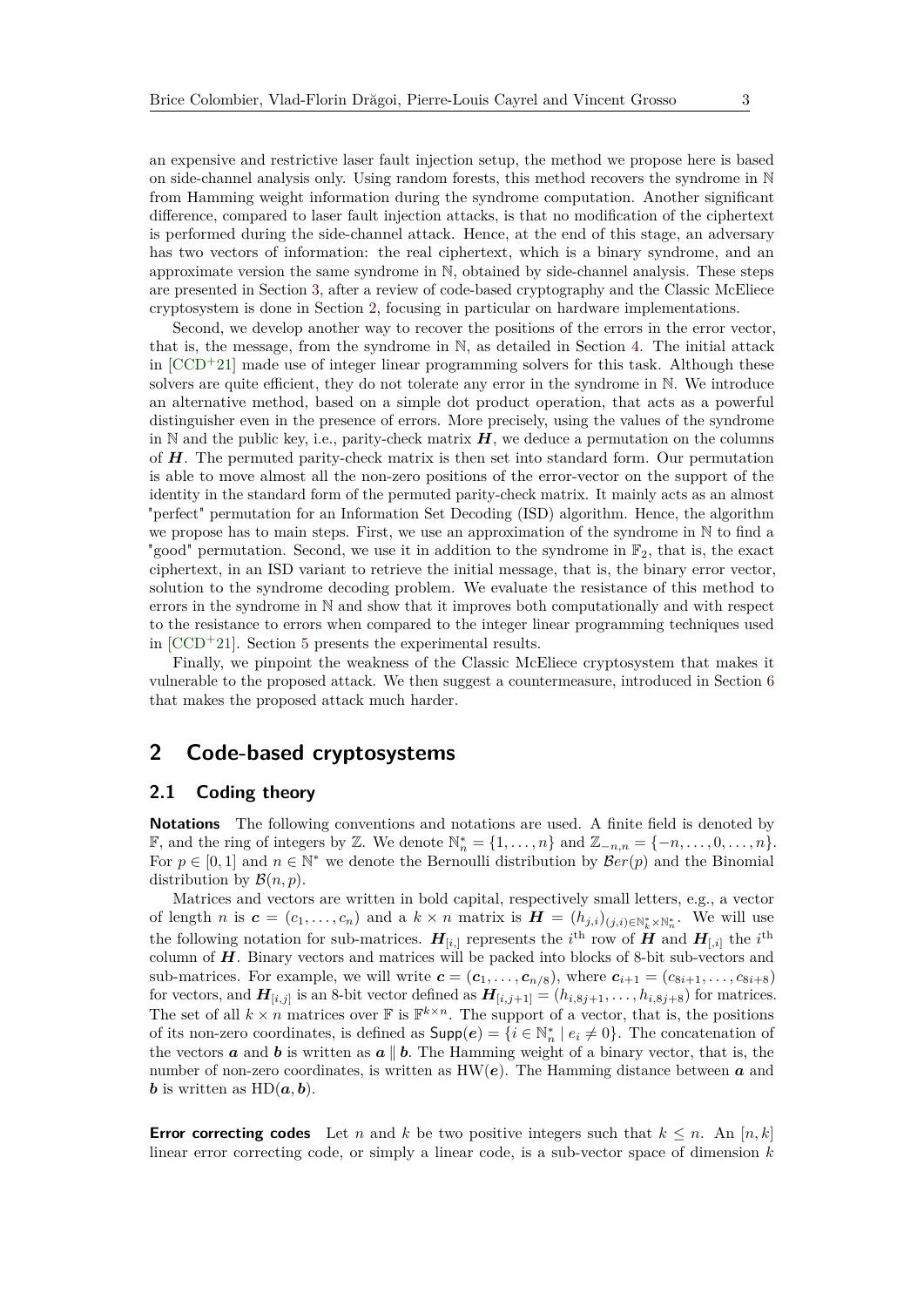of the vector space  $\mathbb{F}^n$ . It is defined either by its generator matrix  $G \in \mathbb{F}^{k \times n}$ , which is a basis for the code, or by its parity-check matrix  $H \in \mathbb{F}^{(n-k)\times n}$ , which is a basis for the dual code, where  $GH<sup>t</sup> = 0$ . The minimum distance, or the Hamming distance of a code  $C$ , is the minimum of all HW(*v*) for  $v \in \mathcal{C}$ ,  $v \neq 0$ . A linear code with Hamming distance *d* can correct  $t = \lfloor (d-1)/2 \rfloor$  errors. Retrieving the error pattern is a fundamental concept in coding theory. A possible way of redefining it is by means of the well-known syndrome decoding problem.

<span id="page-3-3"></span>**Definition 1** (Syndrome decoding problem SDP)**.**  $\textbf{InputStream}, \ \ \pmb{H} \in \mathbb{F}^{(n-k) \times n}, \ \pmb{s} \in \mathbb{F}^{n-k}, \ t \in \mathbb{N}^*.$ **Output:**  $e \in \mathbb{F}^n$  with  $HW(e) = t$ , such that  $He = s$ .

Here, as for the majority of the code-based encryption schemes, we will restrict to binary codes, i.e.,  $\mathbb{F} = \mathbb{F}_2$ . The decisional version of the SDP, also known as the coset weight problem, belongs to the class of NP-complete problems [\[BMvT78\]](#page-20-6). Hence, all the existing algorithms for solving SDP are exponential in the code parameters [\[TS16\]](#page-23-4). Moreover, for  $t = \mathcal{O}(n)$ and  $k/n$  constant, the work factor of state-of-the-art algorithms for SDP tends towards 2 <sup>−</sup>*<sup>t</sup>* log(1−*k/n*)(1+*o*(1)), when *n* goes to infinity. A non-exhaustive list of algorithms for SDP includes [\[Pra62,](#page-23-5) [Ste88,](#page-23-6) [LB88,](#page-22-7) [Leo88,](#page-22-8) [Dum89,](#page-21-10) [CC98,](#page-20-7) [FS09,](#page-21-11) [MMT11,](#page-22-2) [BJMM12,](#page-20-1) [MO15,](#page-22-3) [BM18\]](#page-20-2).

## **2.2 The Niederreiter cryptosystem**

The *Classic McEliece* cryptosystem [\[ABC](#page-20-0)<sup>+</sup>20] is based on the Niederreiter cryptosystem [\[Nie86\]](#page-22-0). The key generation, encryption and decryption functions of the Niederreiter cryptosystem are given in Algorithms [1,](#page-3-0) [2](#page-3-1) and [3](#page-3-2) respectively.

In this article, we focus on the encryption step, in particular on the syndrome computation (line [3](#page-3-1) in Algorithm [2\)](#page-3-1). Its implementation, as a matrix-vector multiplication, is detailed below.

<span id="page-3-2"></span><span id="page-3-0"></span>

|    | <b>Algorithm 1</b> Niederreiter key generation      |
|----|-----------------------------------------------------|
|    | 1: function $KeyGEN(n, k, t)$                       |
| 2: | $\mathcal C$ an $[n,k]$ code that corrects t errors |
| 3: | A parity-check of $\mathcal{C}$ : <b>H</b>          |
| 4: | An $n \times n$ permutation matrix $\boldsymbol{P}$ |
| 5: | An $(n-k) \times (n-k)$ invertible matrix S         |
| 6: | Compute $H_{\text{pub}} = SHP$                      |
| 7: | $pk = (H_{pub}, t)$                                 |
| 8: | $sk = (S, H, P)$                                    |
| 9: | return (pk, sk)                                     |

<span id="page-3-1"></span>

| Algorithm 2 Niederreiter encryption                                                                                           | Algorithm 3 Niederreiter decryption                                                                                                                                                     |  |  |
|-------------------------------------------------------------------------------------------------------------------------------|-----------------------------------------------------------------------------------------------------------------------------------------------------------------------------------------|--|--|
| 1: function ENCRYPT $(m, pk)$<br>2: Encode $m \to e$ with HW( $e$ ) = t<br>3: Compute $s = H_{\text{pub}}e$<br>return s<br>4: | 1: function $\text{DECRYPT}(s, sk)$<br>2: Compute $e^{'} = \text{Decode}(\mathbf{S}^{-1}\mathbf{s}, \mathbf{H})$<br>3: Compute <i>m</i> from $\mathbf{P}^{-1}e^{'}$<br>return $m$<br>4: |  |  |
|                                                                                                                               |                                                                                                                                                                                         |  |  |

The sets of  $(n, k, t)$  parameters suggested in  $[ABC^+20]$  $[ABC^+20]$  are given in Table [1.](#page-4-0) Instantiating the Niederreiter scheme with binary Goppa codes will be considered, as proposed by the authors of the submission [\[ABC](#page-20-0)<sup>+</sup>20].

### **2.3 Hardware implementations**

Before the NIST started the post-quantum cryptography standardisation process, a number of hardware implementations of the Niederreiter cryptosystem had been proposed. We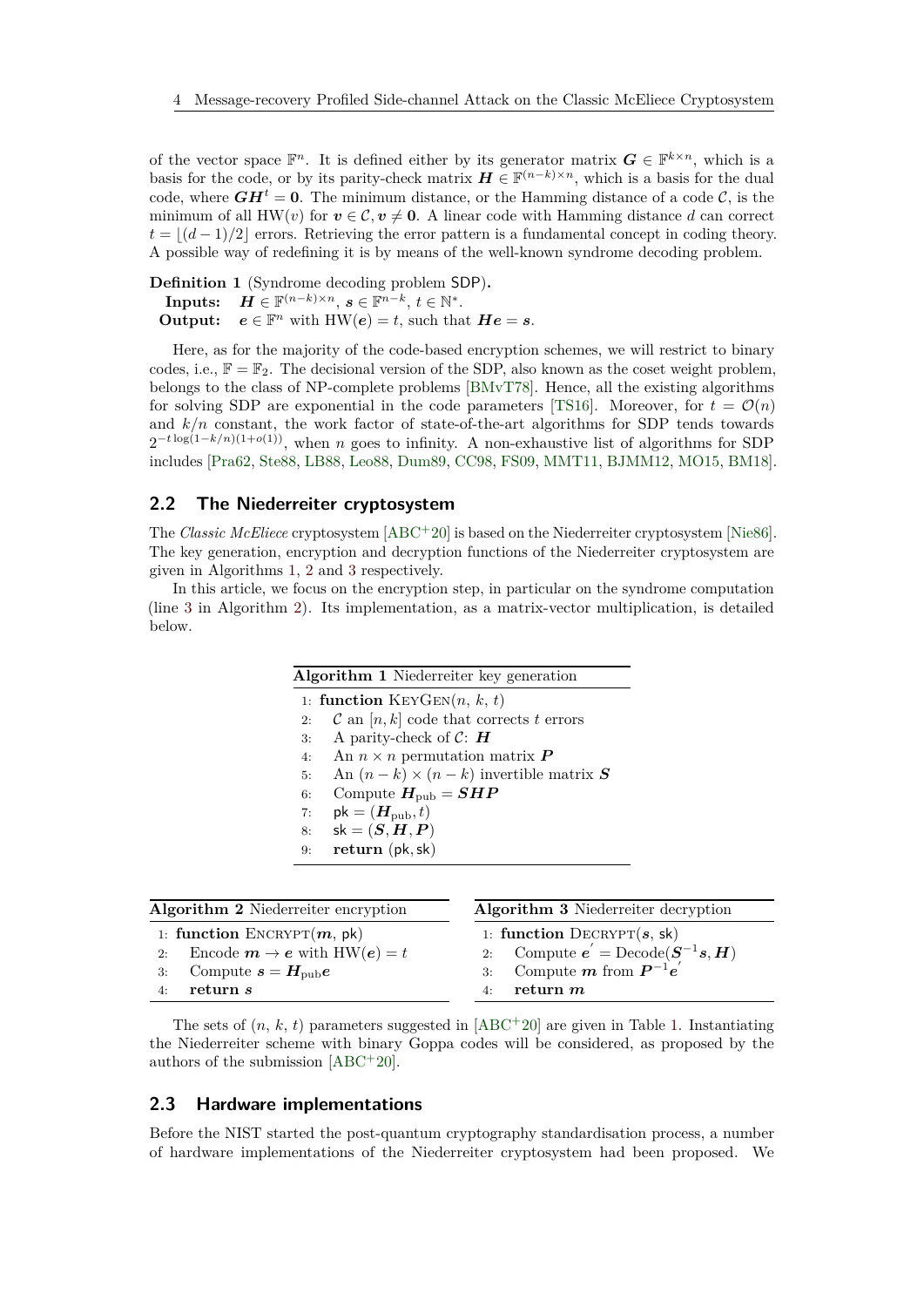<span id="page-4-0"></span>

| Table 1: <i>Classic McEliece</i> parameters |      |      |         |         |  |  |
|---------------------------------------------|------|------|---------|---------|--|--|
| Parameters set 348864 460896                |      |      | 6688128 | 8192128 |  |  |
| $\, n$                                      | 3488 | 4608 | 6688    | 8192    |  |  |
| $\boldsymbol{k}$                            | 2720 | 3360 | 5024    | 6528    |  |  |
|                                             | 64   | 96   | 128     | 128     |  |  |

Table 1: *Classic McEliece* parameters

refer to both microcontroller and FPGA implementations as hardware implementations here. Interestingly, the McEliece cryptosystem was the first to be implemented in hardware [\[EGHP09\]](#page-21-12). The Niederreiter cryptosystem has then been implemented on FPGA [\[Hey10,](#page-21-1) [HG13,](#page-21-2) [WSN18\]](#page-23-1) for high performance and on microcontroller [\[BCS13,](#page-20-8) [vMHG16,](#page-23-0) [Cho18\]](#page-21-13) for embedded systems.

Later on, as the *Classic McEliece* cryptosystem entered the NIST standardisation process, a number of hardware implementations were proposed. First, in order to benchmark the proposals, several hardware/software co-design and high-level synthesis methods were explored to speed up the implementation process and obtain rough figures for comparison pur-poses [\[BSNK19,](#page-20-3) [DFA](#page-21-3)<sup>+</sup>20, [KRF](#page-22-4)<sup>+</sup>21]. Later on, more specific microcontroller implementations of the candidates were released [\[KRSS19\]](#page-22-9). However, the *Classic McEliece* cryptosystem was not included in this comparison since, as already noted in [\[CC21\]](#page-20-4), the public keys were too large to fit in the memory of the targeted platform. Nevertheless, a few works showed that such an implementation is in fact feasible, by heavily optimising numerous steps of the key generation, encryption and decryption processes [\[RKK20,](#page-23-2) [CC21\]](#page-20-4).

**Classic McEliece NIST PQC submission** The *Classic McEliece* submission to the NIST PQC standardisation process comes with C source code, as required. In this source code, the syndrome computation is implemented in a *packed* fashion, as shown in Algorithm [4,](#page-4-1) meaning that the bits of the matrix and the error-vector in  $\mathbb{F}_2$  are packed into bytes to better exploit the capacity of the machine words.

The main step of the syndrome computation is shown on line [7](#page-4-1) in Algorithm [4,](#page-4-1) where an intermediate value *b*, which is a byte, is repeatedly exclusive-ORed with the bitwise AND between one byte from the matrix row and one byte from the error vector. In  $[CCD+21]$  $[CCD+21]$ , only the *schoolbook* version of the matrix-vector multiplication algorithm is attacked, where bits are stored individually in the machine words. In the attack we propose here, we target the packed version, although the schoolbook version could be attacked in the same way.

<span id="page-4-1"></span>

| <b>Algorithm 4</b> Packed matrix-vector multiplication |                                                    |                                              |  |  |  |  |
|--------------------------------------------------------|----------------------------------------------------|----------------------------------------------|--|--|--|--|
|                                                        | 1: function MAT_VEC_MULT_PACKED $(H, e)$           |                                              |  |  |  |  |
| 2:                                                     | for $r \leftarrow 0$ to $((n-k)/8-1)$ do           |                                              |  |  |  |  |
| 3:                                                     | $s_r = 0$                                          | $\triangleright$ Initialisation              |  |  |  |  |
| 4:                                                     | for $r \leftarrow 0$ to $(n - k - 1)$ do           |                                              |  |  |  |  |
| 5:                                                     | $h = 0$                                            |                                              |  |  |  |  |
| 6:                                                     | for $c \leftarrow 0$ to $(n/8 - 1)$ do             |                                              |  |  |  |  |
| 7:                                                     | $\mathbf{b}$ $\sim$ = $H_{[r,c]}$ & $\mathbf{e}_c$ | $\triangleright$ Multiplication and addition |  |  |  |  |
| 8:                                                     | $b \hat{ } = b \gg 4$                              | $\triangleright$                             |  |  |  |  |
| 9:                                                     | $b \hat{ } = b \gg 2$                              | $\triangleright$ Exclusive-OR folding        |  |  |  |  |
| 10:                                                    | $b \hat{ } = b \gg 1$                              | ▷                                            |  |  |  |  |
| 11:                                                    | $b$ $k=1$                                          | $\triangleright$ LSB extraction              |  |  |  |  |
| 12:                                                    | $s_{ r/8 }$  = $b \ll (r \mod 8)$                  | $\triangleright$ Bit packing                 |  |  |  |  |
| 13:                                                    | return s                                           |                                              |  |  |  |  |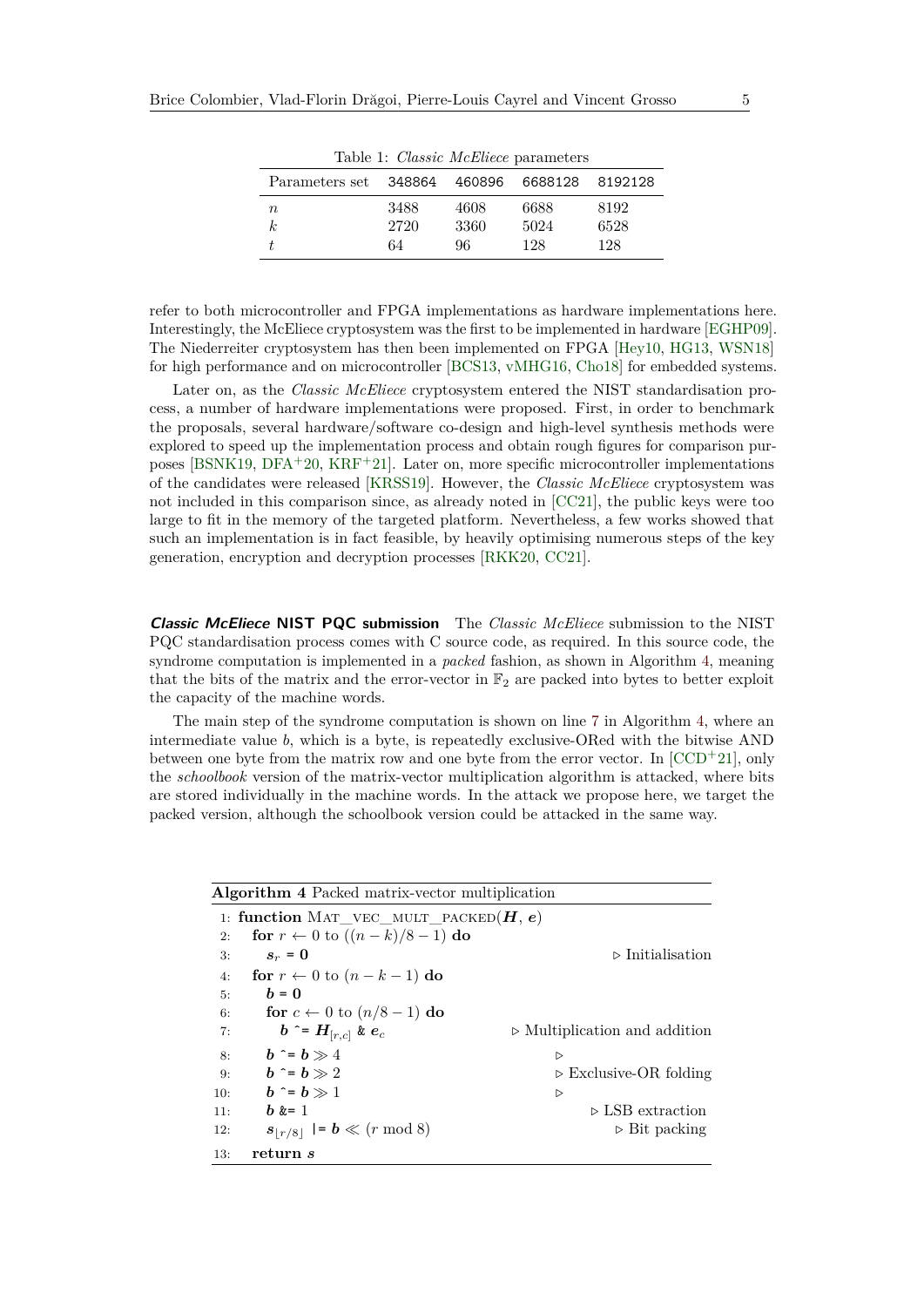### **2.4 Message-recovery attack on the Classic McEliece cryptosystem**

In this section, we outline the attack proposed in  $[CCD+21]$  $[CCD+21]$ , since the attack we propose follows the same framework.

The first step consists in obtaining a syndrome in N instead of  $\mathbb{F}_2$ . To this end, in [\[CCD](#page-20-5)+21], an exclusive-OR instruction is corrupted into an ADD instruction by laser fault injection. Here, we propose to use side-channel analysis only to accomplish this task. Laser fault injection has several drawbacks compared to side-channel analysis for this attack setting.

First, the number of faults to inject exhibits quadratic growth with respect to *n*, since  $n.(n-k) = \mathcal{O}(n^2)$  faults are required. Even though the constant-time algorithm implementation make the fault injection feasible in practice, the number of faults gets very large for realistic values of *n*. For instance, in the *Classic McEliece* cryptosystem, since  $3488 \leq n \leq 8192$ , more than one million faults must be injected.

Second, while the laser fault injection attack applies to the schoolbook version of the matrix-vector multiplication algorithm, in which each machine word stores only one bit of information, it does not adapt easily to the packed version of this algorithm shown in Algorithm [4.](#page-4-1)

Finally, it involves a lot of resources and a very strong attacker model. Indeed, the attacker must own an expensive laser fault injection setup and have access to the backside of the chip to perform laser fault injection through the bulk. Even though this is a standard attacker model for laser fault injection, it calls for simplification and a less restrictive way to carry out the attack.

The second step of the attack consists in recovering the message from the syndrome in N. To this end, in  $[CCD+21]$  $[CCD+21]$ , a computationally-efficient integer linear programming solver is used. Here, we propose to perform a dot product between the faulty syndrome in N and the columns of the parity-check matrix to recover the positions of the errors in the error vector, as detailed in Section [4.](#page-10-0)

Compared with the attack proposed in  $[CCD+21]$  $[CCD+21]$ , the one we describe here is much more practical, since it is based on side-channel analysis only, it is faster, and less sensitive to errors. A side-by-side comparison of the two attacks is provided in Table [2.](#page-5-1)

<span id="page-5-1"></span>

| Attack step                                                     | Attack in $[CCD+21]$                                 | Proposed attack                             |
|-----------------------------------------------------------------|------------------------------------------------------|---------------------------------------------|
| Method to obtain<br>a syndrome in $\mathbb N$                   | instruction corruption<br>with laser fault injection | side-channel attack                         |
| Derivation of the exact value<br>of the syndrome in $\mathbb N$ | yes                                                  | no                                          |
| Multiplication method<br>that can be attacked                   | schoolbook only                                      | schoolbook and packed                       |
| Detectable alterations<br>of the ciphertext (syndrome)          | yes                                                  | no                                          |
| Message recovery from<br>the syndrome in $\mathbb N$            | integer linear programming                           | dot-product and<br>information-set decoding |
| Practicality                                                    | expensive setup and<br>restrictive attacker model    | very applicable                             |

Table 2: Comparison of  $[CCD+21]$  $[CCD+21]$  and the proposed attack

## <span id="page-5-0"></span>**3 Side-channel recovery of the syndrome in** N

The first step of the attack on the *Classic McEliece* cryptosystem proposed in [\[CCD](#page-20-5)<sup>+</sup>21] consists in obtaining a syndrome in  $\mathbb N$  instead of  $\mathbb F_2$ . In this section, we propose an alternative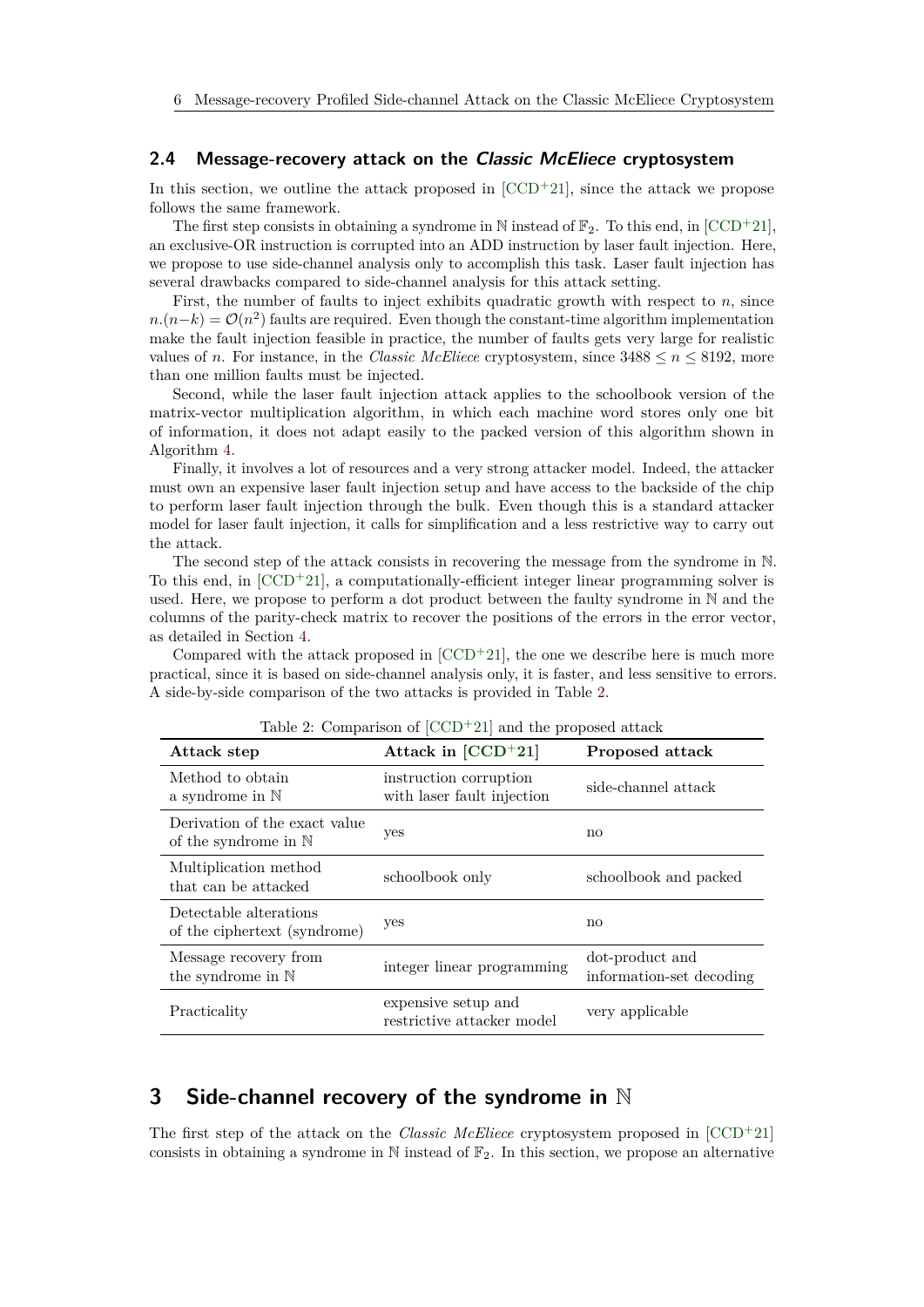way to obtain the syndrome in N, that does not rely on fault injection, but on side-channel measurements only.

### **3.1 Side-channel measurements**

We perform side-channel measurements during the syndrome computation, that is, when the syndrome s is computed as the matrix-vector multiplication  $He = s$ . Being in the profiled attack setting, we record a training set for which the inputs of the matrix-vector multiplication algorithm are chosen. Actually, as detailed below, a single trace is sufficient to form the training set. For this trace, both the matrix *H* and the error vector *e* are random, and  $HW(e) = t$ . Although a single trace is used, samples diversity is ensured by the fact that the matrix *H* is very large and random and that the trace is preprocessed before being fed to the classifier. The trace is composed of  $n_{\text{samples}}$  and is stored as a vector  $t_{\text{raw}}$ . We additionally record a second trace, *t*test, that is used as a test set when training the classifier. For both traces, we also store the Hamming weights of the intermediate value *b* used in the syndrome computation (see line [7](#page-4-1) in Algorithm [4\)](#page-4-1). They will be used as labels for the classifier.

### **3.2 Side-channel traces preprocessing**

Considering the dimensions of the *H* matrix involved in the syndrome computation, the number of samples  $n_{\text{samples}}$  is very large, and grows quadratically with respect to *n*. Thus the trace cannot be fed directly to a classifier and must be preprocessed first. This three-step procedure is described below.

#### **3.2.1 First reshaping : matrix-row level**

The first preprocessing step consists in reshaping the vector  $t_{\text{raw}}$  into a matrix, with each row corresponding to the multiplication of one row of *H* with the error vector *e*. This is easily done since the matrix-vector multiplication is a very regular operation, in which patterns can be identified by visual inspection.

What we obtain is a matrix of traces  $T_{\text{row-wise}}$  of  $(n - k)$  rows and approximately  $\frac{n_{\text{samples}}}{n-k}$ columns. The number of columns is not fixed, since it depends on the number of noninformative samples that were recorded at the beginning and the end of the trace, before the matrix-vector multiplication started and after it was finished. The number of columns is actually the number of samples corresponding to the multiplication of one row of the matrix *H* by the error vector *e*.

#### **3.2.2 Second reshaping : matrix-element level**

The second preprocessing step is similar to the first and consists in reshaping again the matrix of traces, so that each row now corresponds to the multiplication of one element of *H* with one element of the error vector *e*. This is easily done since the vector-vector multiplication is a very regular operation, in which patterns can be identified easily.

What we obtain is a new matrix of traces  $T_{\text{element}}$  of  $(n-k)$ *.* $\frac{n}{8}$  rows and approximately  $\frac{n_{\text{samples}}}{\frac{n}{8} \cdot (n-k)}$  columns. Again, the number of columns is not fixed, since it depends on the number of non-informative samples that were recorded at the beginning and the end of each preprocessed trace, before the vector-vector multiplication started and after it was finished. In fact, these extra samples correspond to the exclusive-OR folding operation, the LSB extraction and the bit-level storage of the syndrome (see lines [8](#page-4-1) to [12](#page-4-1) in Algorithm [4\)](#page-4-1).

#### **3.2.3 Linear Discriminant Analysis**

After those two steps, each row of the matrix corresponds to the multiplication of one element of the matrix *H* with one element of the error vector *e*. We then apply Linear Discriminant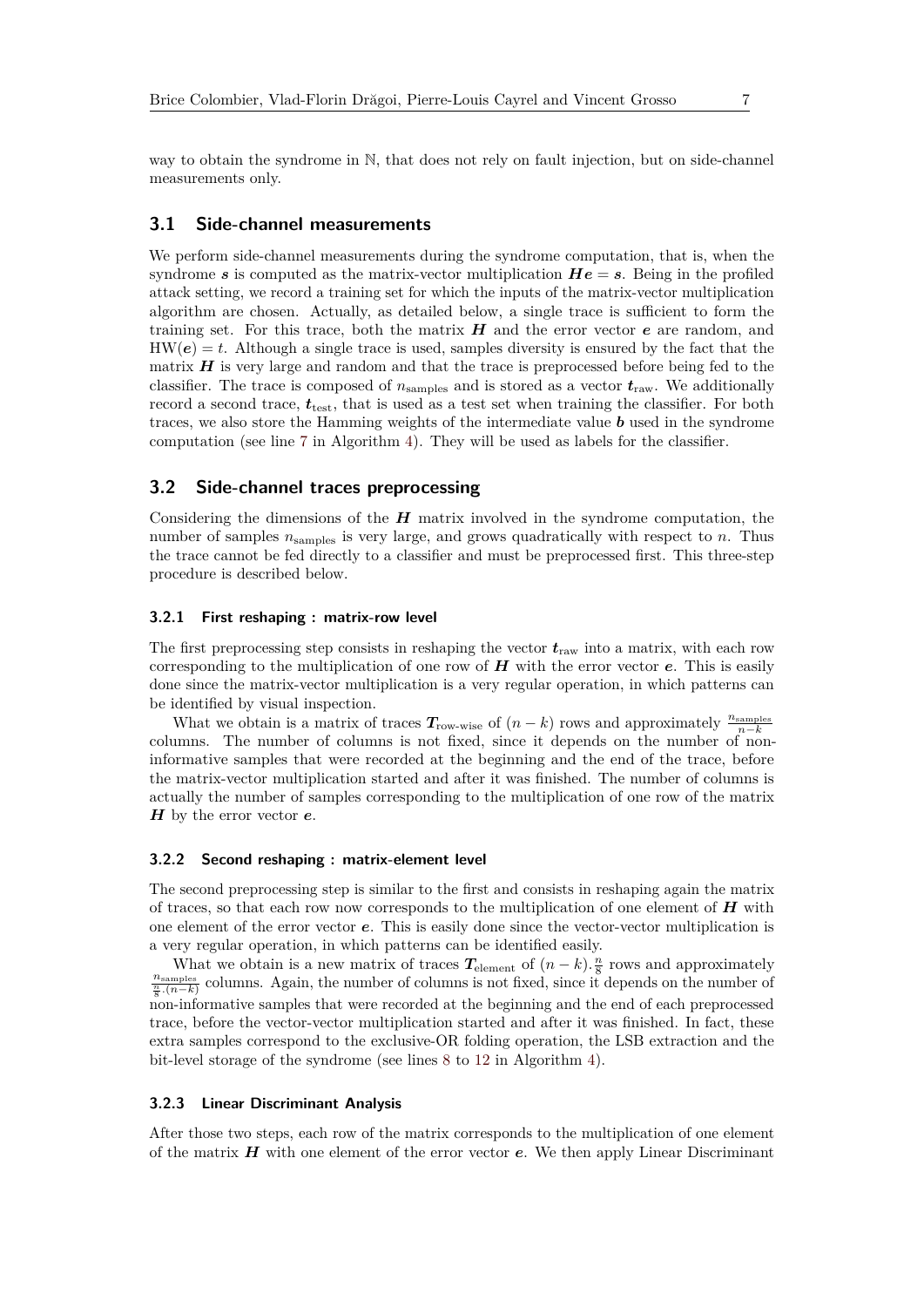Analysis to reduce the dimensions of the rows of the matrix of traces. This will make them easier to handle by the classifier.

Linear Discriminant Analysis is a powerful alternative to Principal Component Analysis for dimensionality reduction. As stated in [\[SA08\]](#page-23-7), while Principal Component Analysis aims at maximising the variance of the mean traces, Linear Discriminant Analysis aims at maximising the ratio between the inter-class variance and the intra-class variance. As a dimensionality-reduction technique, Linear Discriminant Analysis maps the input data into a space of dimension  $n_{\text{classes}} - 1$ . This can be understood intuitively by considering that a *one*-dimensional space is sufficient to allow for a linear separation between *two* classes. However, to linearly separate *three* classes, a *two*-dimensional space is required. In our case, since we aim at recovering the Hamming weight of bytes, there are nine classes and the  $T_{\text{LDA}}$ matrix has eight columns.

#### **3.2.4 Summary**

Figure [1](#page-7-0) summarises the preprocessing steps which are applied to the raw side-channel measurements, showing the changes in the vector/matrix dimensions at every step.

<span id="page-7-0"></span>

Figure 1: Summary of the preprocessing steps applied to the raw traces

These preprocessing steps actually have two very interesting advantages when considering the complexity of the training process. These two advantages directly stem from the fact that the traces are reshaped *twice*, which is made possible by the constant-time property of the implementation of the algorithm.

The first advantage is that, in the final matrix  $T_{\text{LDA}}$ , each row corresponds to the multiplication of one entry of *H* with one entry of *e*. Therefore, even though the value of *n* changes, only *one* classifier must be trained. This is very interesting from a training complexity point of view, since as *n* grows, the number of classifiers to train remains *constant*, and equal to one.

A second advantage, which directly derives from the one above, is that the number of training samples extracted from a single trace in  $t_{\text{raw}}$  grows *quadratically* with respect to *n*. Indeed, as shown in Figure [1,](#page-7-0) the number of rows in  $T_{\text{LDA}}$  is  $(n-k)$ .  $\frac{n}{8} = \mathcal{O}(n^2)$ . For example, if  $n = 8192$  and  $k = 6528$ , then a *single* side-channel trace provides  $\frac{n}{8} \times k = 1024 \times 6528 \approx 6.7 \times 10^6$ training samples. Consequently, provided that an attacker can record a sufficiently large number of samples, then a single side-channel trace is sufficient to build the training set.

## **3.3 Hamming weight recovery with a random forest**

After the side-channel trace has been preprocessed following the steps described above, the matrix and labels are fed to a classifier which is trained to recover the Hamming weight of the intermediate value *b* used in the syndrome computation. To this end, we selected the random forest algorithm, which is more lightweight than deep learning neural networks. It has been used previously for side-channel analysis with good results [\[HGG20\]](#page-21-14).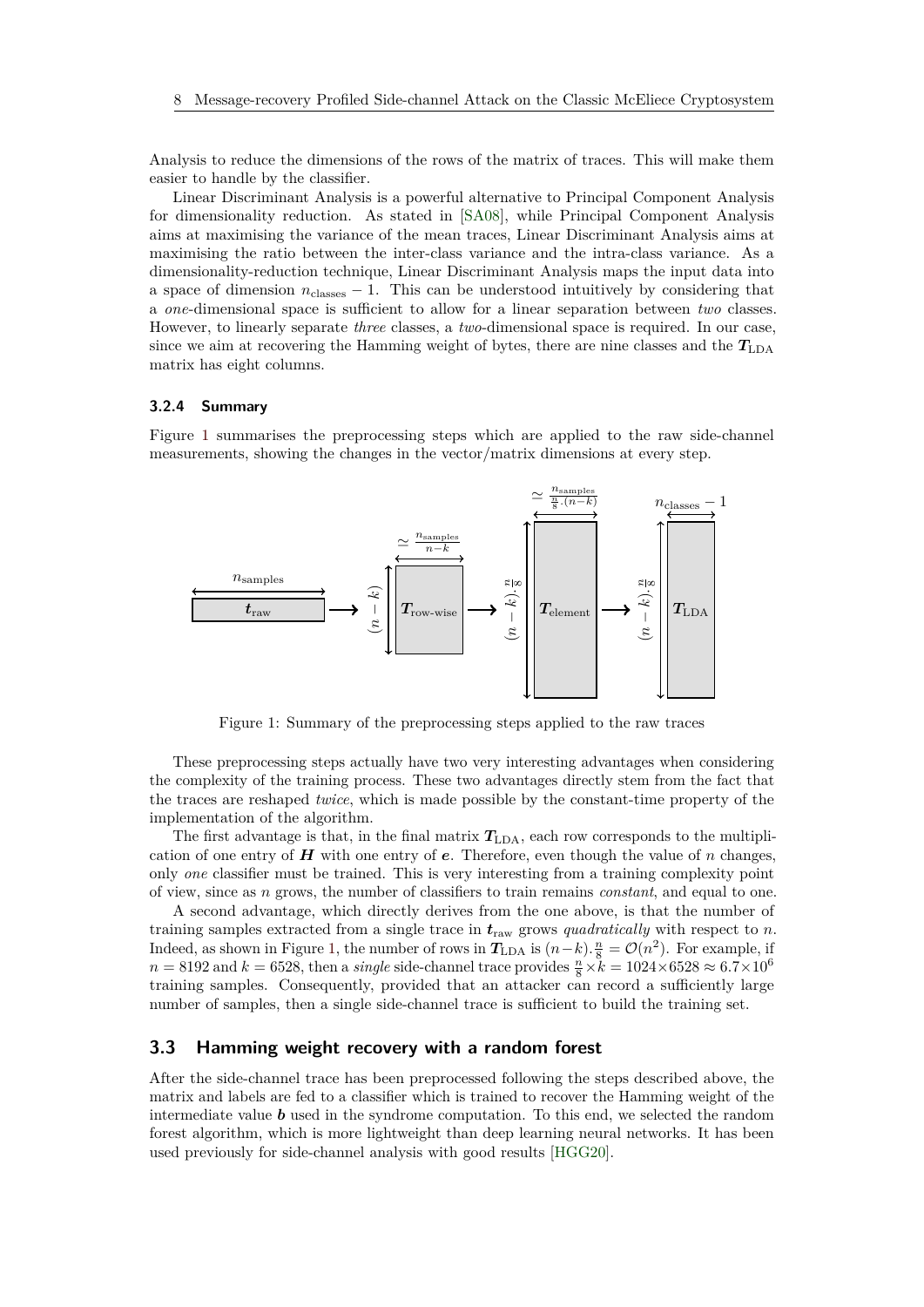A random forest is a classifier that belongs to the category of ensemble learning. As such, it is composed of an ensemble of decision trees, and the outcome of their individual decisions is combined by majority voting. We refer the reader to [\[Bre01\]](#page-20-9) for more details. As classically done, the classifier is trained with the samples and labels from the training set and its accuracy is evaluated with the samples and labels from the test set  $t_{test}$ .

<span id="page-8-5"></span>**Improving the classification accuracy** Although the classification accuracy of the default random forest was already rather high, we further improved it by considering the rows of *T*LDA that come before and after the one being classified (see Equation [\(1\)](#page-8-0)). Intuitively, this originates from the fact that the Hamming weight of the intermediate value *b* in fact does not vary much. Indeed, since the error vector *e* has a low Hamming weight, then there is a high probability that consecutive values of the intermediate value *b* have the same Hamming weight. Therefore, by feeding the classifier with augmented data obtained by concatenating previous and consecutive rows of  $T_{LDA}$ , we can greatly improve the classification accuracy. This can also be seen as having a window of width  $(2.\Delta + 1)$  sliding vertically over the matrix *T*LDA.

<span id="page-8-0"></span>
$$
T_{\text{LDAext.}[i,]} = T_{\text{LDA}[i-\Delta,\text{]}} \parallel T_{\text{LDA}[i-\Delta+1,\text{]}} \parallel \dots \parallel T_{\text{LDA}[i,\text{]}} \parallel \dots \parallel T_{\text{LDA}[i+\Delta-1,\text{]}} \parallel T_{\text{LDA}[i+\Delta,\text{]}} \quad (1)
$$

Edge cases for  $i < \Delta$  or  $i > (n - \Delta)$  are handled by duplicating the closest matrix row if needed. Therefore, the vector fed to the classifier  $T_{\text{LDAext}}[i]$  always has  $(2.\Delta+1)$ *.*( $n_{\text{classes}}-1$ ) components.

The  $\Delta$  value is empirically selected. Experiments presented in Section [5.3](#page-16-0) show that  $\Delta = 3$  is a good choice and leads to a very high classification accuracy, while keeping the computational and memory complexity of the dimensionality reduction step reasonable.

#### <span id="page-8-4"></span>**3.4 Derivation of the approximate syndrome in** N

Once the consecutive Hamming weights of the intermediate value are recovered, an approximate value for the syndrome entries in N may be derived. Actually, instead of the Hamming weights, having the Hamming distances would allow to derive the *exact* value for the syndrome entries, as shown by Equation [\(2\)](#page-8-1). Indeed, the Hamming distance between two consecutive values of *b* is exactly the number of 1s found in the bitwise AND between the byte from the matrix row and the byte from the error vector (see line [7](#page-4-1) in Algorithm [4\)](#page-4-1). Computing the value of the syndrome entry in  $\mathbb N$  is equivalent to counting those ones, which in turn is equivalent to summing the Hamming distances between consecutive values of *b*. Considering that the intermediate value is an 8-bit vector written as *b*, and having  $\mathbf{b}_{j,0} = \mathbf{0}$  for all  $j \in \{1, \ldots, n-k\}$ we deduce the  $j^{\text{th}}$  syndrome entry  $s_j$  from Equation [\(2\)](#page-8-1).

<span id="page-8-1"></span>
$$
1 \le j \le (n-k) \quad s_j = \sum_{i=1}^{\frac{n}{8}} \text{HD}(\boldsymbol{b}_{j,i}, \boldsymbol{b}_{j,i-1}) \tag{2}
$$

Unfortunately, the leakage model we observed in the experiments is a Hamming weight leakage model, not a Hamming distance leakage model. This claim is supported by signal-tonoise ratio computations presented in Section [5.](#page-14-0) Therefore, we propose another formula to derive the value of the syndrome entry in N from the Hamming weights, given in Equation [\(3\)](#page-8-2).

<span id="page-8-2"></span>
$$
1 \leq j \leq (n-k) \quad s_j = \sum_{i=1}^{\frac{n}{8}} \left| HW(\mathbf{b}_{j,i}) - HW(\mathbf{b}_{j,i-1}) \right| \quad \text{if } HD(\mathbf{b}_{j,i}, \mathbf{b}_{j,i-1}) \leq 1 \tag{3}
$$

**Lemma 1.** Let  $\mathbf{1}_{\ell} = (1, \ldots, 1) \in \mathbb{F}_2^{\ell}$  and  $\mathbf{a}, \mathbf{b} \in \mathbb{F}_2^{\ell}$  with  $HW(\mathbf{a}) \geq HW(\mathbf{b})$ . Let  $\overline{\mathbf{a}} = \mathbf{1}_{\ell} - \mathbf{a}$  be *the bitwise complement of* **a***.* Let  $a \& b = (a_1 b_1, \ldots, a_\ell b_\ell)$  be the element-wise product of the *vectors a and b. Then we have:*

<span id="page-8-3"></span>
$$
HD(a, b) = HW(a) - HW(b) + 2.HW(\overline{a}\&b).
$$
 (4)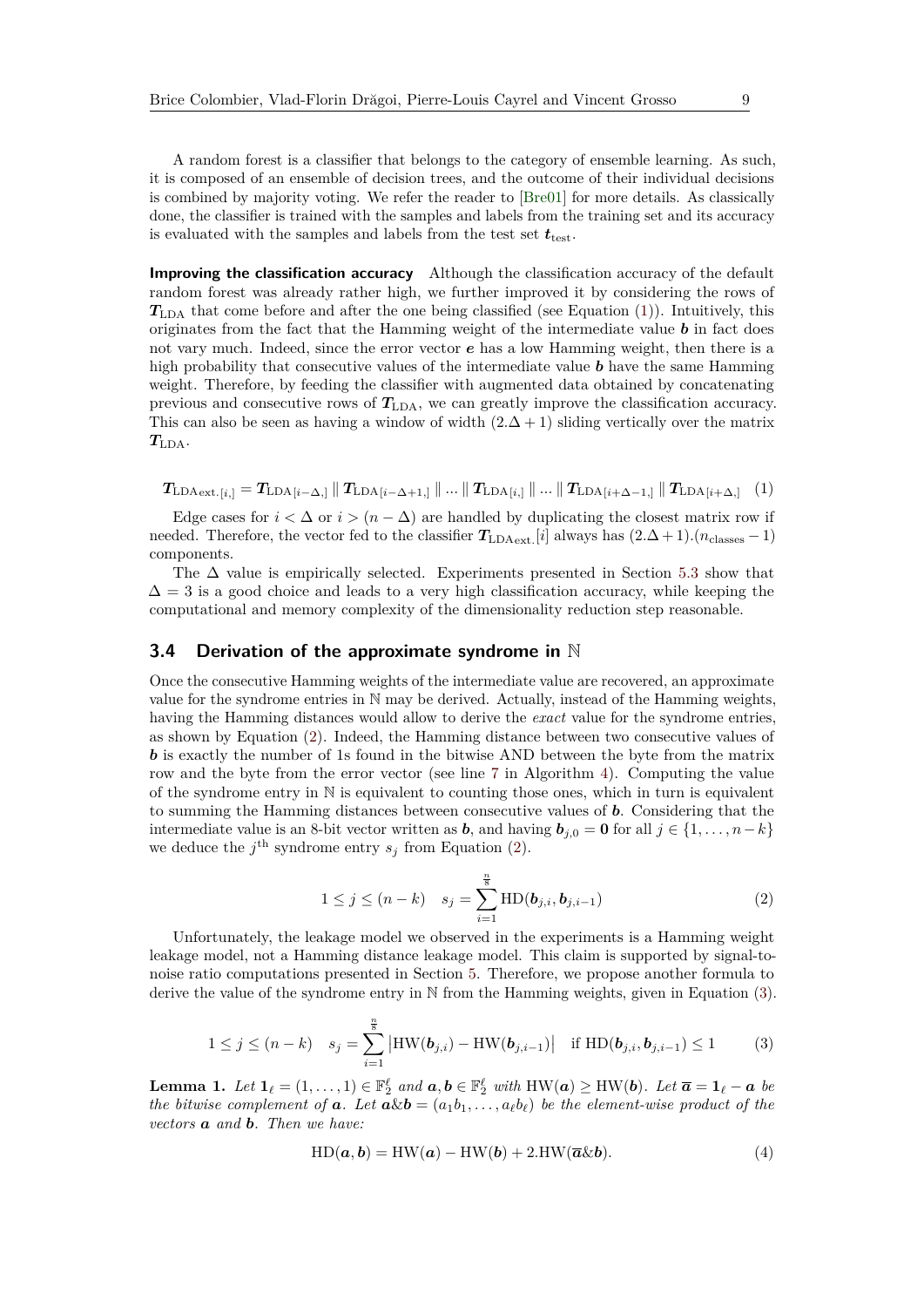*In particular, if*  $\textsf{Supp}(b) \subseteq \textsf{Supp}(a)$  *we have* 

$$
HD(a, b) = HW(a) - HW(b).
$$
\n(5)

Notice that a particular case where the aforementioned condition  $\text{Supp}(b) \subset \text{Supp}(a)$  is valid is when  $HD(a, b) \leq 1$ , as specified in Equation [\(3\)](#page-8-2).

In the general case, considering random bytes, the Hamming distance between two bytes is, most of the time, *not* equal to the absolute value of the difference of their Hamming weights. This can be checked exhaustively: the two values are different more than  $80\%$  of the time, and the condition of Equation [\(3\)](#page-8-2) mostly does not hold.

However, we are not in this general case here, since the error vector is of low Hamming weight (see the *Classic McEliece* parameters in Table [1\)](#page-4-0). For example, for the lowest value of *n* = 3488, the error vector has a Hamming weight of 64 only. For the highest value of  $n = 8192$ , the error vector has a Hamming weight of 128.

Therefore, the bitwise AND between the byte from the matrix (of Hamming weight equal to 4 on average) and the byte from the error vector (of low Hamming weight) is also of low Hamming weight. As a consequence, since this byte is exclusive-ORed with the previous value of *b* (see line [7](#page-4-1) in Algorithm [4\)](#page-4-1), the Hamming distance between two consecutive values of  $\mathbf{b}_{i,j}$ will be small and less than one most of the time, satisfying the aforementioned condition.

As an illustrative example, let us consider the first set of parameters for *Classic McEliece* where  $n = 3488$  and  $t = 64$ . Figure [2a](#page-9-0) shows the empirical distribution of the Hamming weight of the bytes found in a vector of length  $n = 3488$  and Hamming weight  $t = 64$ . This in accordance with the fact that, since  $t = 64$ , then there are at least  $\frac{n}{8} - t$  bytes with a Hamming weight of zero, or  $\frac{\frac{n}{8}-t}{\frac{n}{8}} = \frac{436-64}{436} = \frac{372}{436} = 85.32\%$ .

We can see in Figure [2a](#page-9-0) that, indeed, the vast majority of these bytes have a Hamming weight of zero or one, with less than one percent having a Hamming weight of two or more. This is the distribution of the Hamming weight of the bytes in the error vector.





<span id="page-9-0"></span>(a) Empirical distribution of the Hamming weight of the bytes found in a vector of length  $n = 3488$ and of Hamming weight  $t = 64$ .

<span id="page-9-1"></span>(b) Empirical distribution of the Hamming weight of the bitwise AND between the bytes found in a vector of length  $n = 3488$  and of Hamming weight  $t = 64$  and a random byte.

Figure 2: Distributions of the Hamming weight of the intermediate values involved in the syndrome computation.

Figure [2b](#page-9-1) illustrates the empirical distribution of the Hamming weight of the bitwise AND between the bytes found in a vector of length *n* = 3488 and of Hamming weight *t* = 64 and a random byte. We can see that more than 99*.*75 % of these bytes have a Hamming weight of zero or one. This is the distribution of the bitwise AND between the bytes in the matrix row and the bytes in the error vector. Since this value is exclusive-ORed with *b* in the syndrome computation, then the distribution shown in Figure [2b](#page-9-1) is also the distribution of the Hamming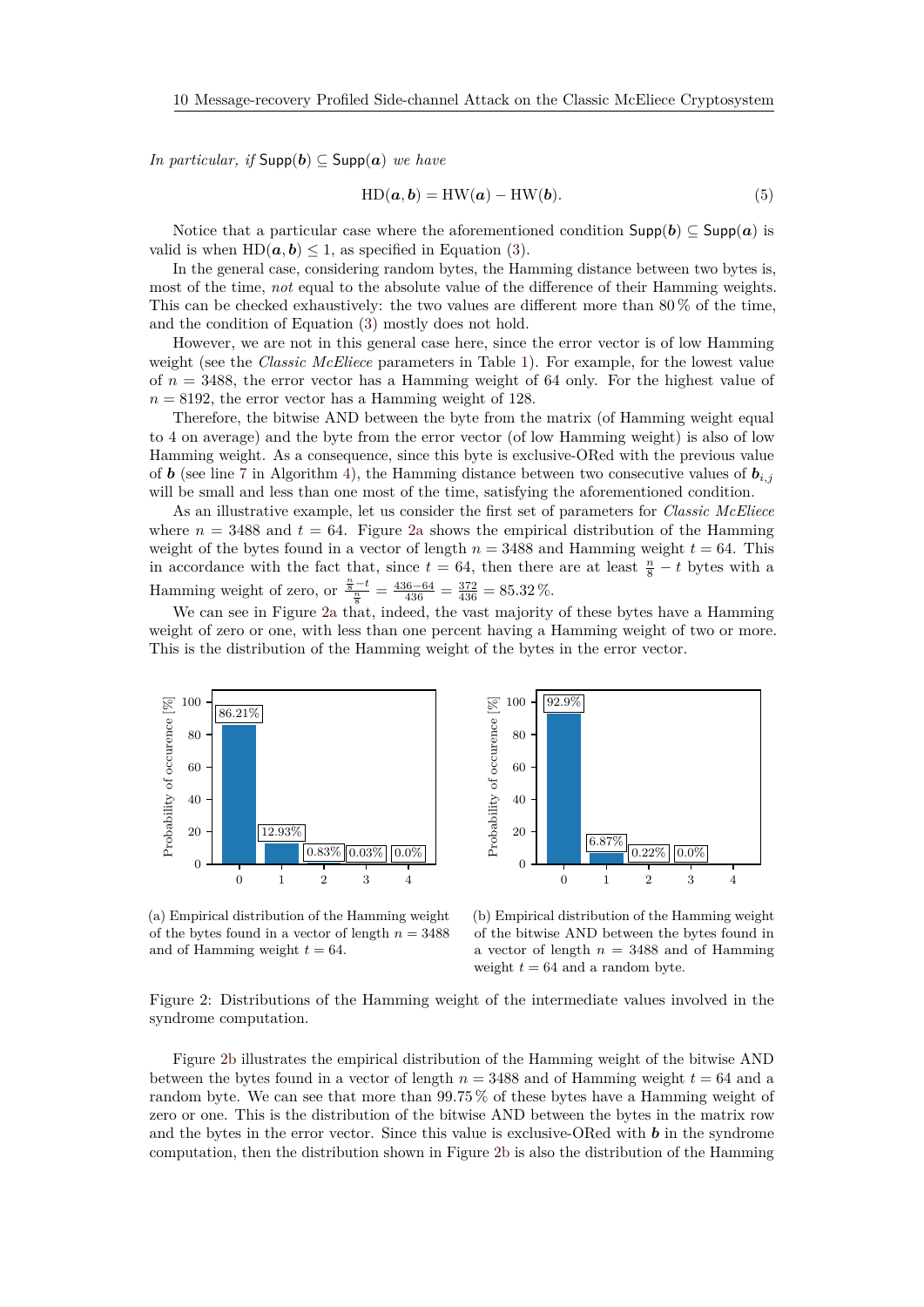distances between consecutive values of  $b_{i,j}$ . Therefore, in our case, the Hamming distance between two consecutive values of  $b_{i,j}$  is, most of the time, *equal* to the absolute value of the difference of their Hamming weights.

While, as shown in Figure [2b,](#page-9-1) Equation [\(3\)](#page-8-2) holds more than 99*.*75 % of the time, it is invalid if the Hamming distance is equal to two or more. In this case, information about the Hamming weights is not equivalent to information from the Hamming distances. However, since this occurs very rarely, it has a very low impact on the recovery of the syndrome in N.

It is important to note that the derivation of the syndrome in N from the Hamming weights *always underestimates* it. This is stated in Equation [\(4\)](#page-8-3), which can also be checked exhaustively. Note that this is true only if the classifier is perfect, that is, if Hamming weights are perfectly recovered. This can never be exactly the case, as detailed experimentally in Section [5.](#page-14-0)

**Extra parity-correction step** After estimating the syndrome in N thanks to the Hamming weight information and Equation [\(3\)](#page-8-2), an additional parity correction step can be followed. Indeed, the syndrome in  $\mathbb{F}_2$  is known: this is the ciphertext. This gives us information about the parity of the syndrome in N. Since the recovered syndrome in N is always underestimated, one can add the parity value to the estimated value.

For example, if we estimate the value of a syndrome entry in N to be 14, but the associated syndrome entry in  $\mathbb{F}_2$  is 1, then we know that the value 14 is wrong, since it is even but the syndrome entry in  $\mathbb{F}_2$  is odd. The estimated syndrome entry in N is then changed to 15.

What we eventually obtain is an estimation of the syndrome in N. More precisely *s* mod  $2 \in \mathbb{F}_2^{n-k}$  is the correct syndrome but the entries of *s* might be incorrect (but with the correct parity). Although this estimation of *s* might be incorrect, the next section shows how to exploit it to recover the message.

## <span id="page-10-0"></span>**4 Message recovery algorithms**

The second step of the attack on the *Classic McEliece* cryptosystem proposed in [\[CCD](#page-20-5)<sup>+</sup>21] consisted in using linear programming algorithms to solve the  $N - SDP$ . Those algorithms have several drawbacks. First, they are not resistant to errors during the acquisition in the first attack step: a single incorrect entry in the syndrome in N leads to an incorrect result. Thus the syndrome in N must be perfectly correct. Second, the complexity of those algorithms was not analysed in  $[CCD+21]$  $[CCD+21]$ . In this section, we propose an alternative way to solve the N − SDP with a dedicated algorithm and show that it resists errors in the syndrome. We also provide a clear analysis of the complexity of this algorithm.

We start by recalling the definition of N−SDP in Definition [2.](#page-10-1) The only difference between the N − SDP and the SDP, shown in Definition [1,](#page-3-3) is that the syndrome is in N instead of  $\mathbb{F}_2$ .

<span id="page-10-1"></span>**Definition 2** (Integer syndrome decoding problem  $\mathbb{N}$  – SDP). **Inputs:**  $H \in \{0, 1\}^{(n-k)\times n}, s \in \mathbb{N}^{n-k}, t \in \mathbb{N}^*.$ **Output:**  $e \in \{0, 1\}^n$  with  $HW(e) = t$ , such that  $He = s$ .

## **4.1 Identification of a good permutation**

The main idea behind the algorithms proposed here is to use techniques such as those in [\[FL20\]](#page-21-9) in order to find a *good* initial permutation for the information-set decoder.

#### **4.1.1 Score function**

Compared with classical approaches where permutations are exhaustively enumerated, we exploit the extra-information coming from the syndrome in N, and determine a better permutation. To do so, we assign a score for each column of *H*, computed as a scalar product between the column in question and the syndrome in N. The intuition behind using the scalar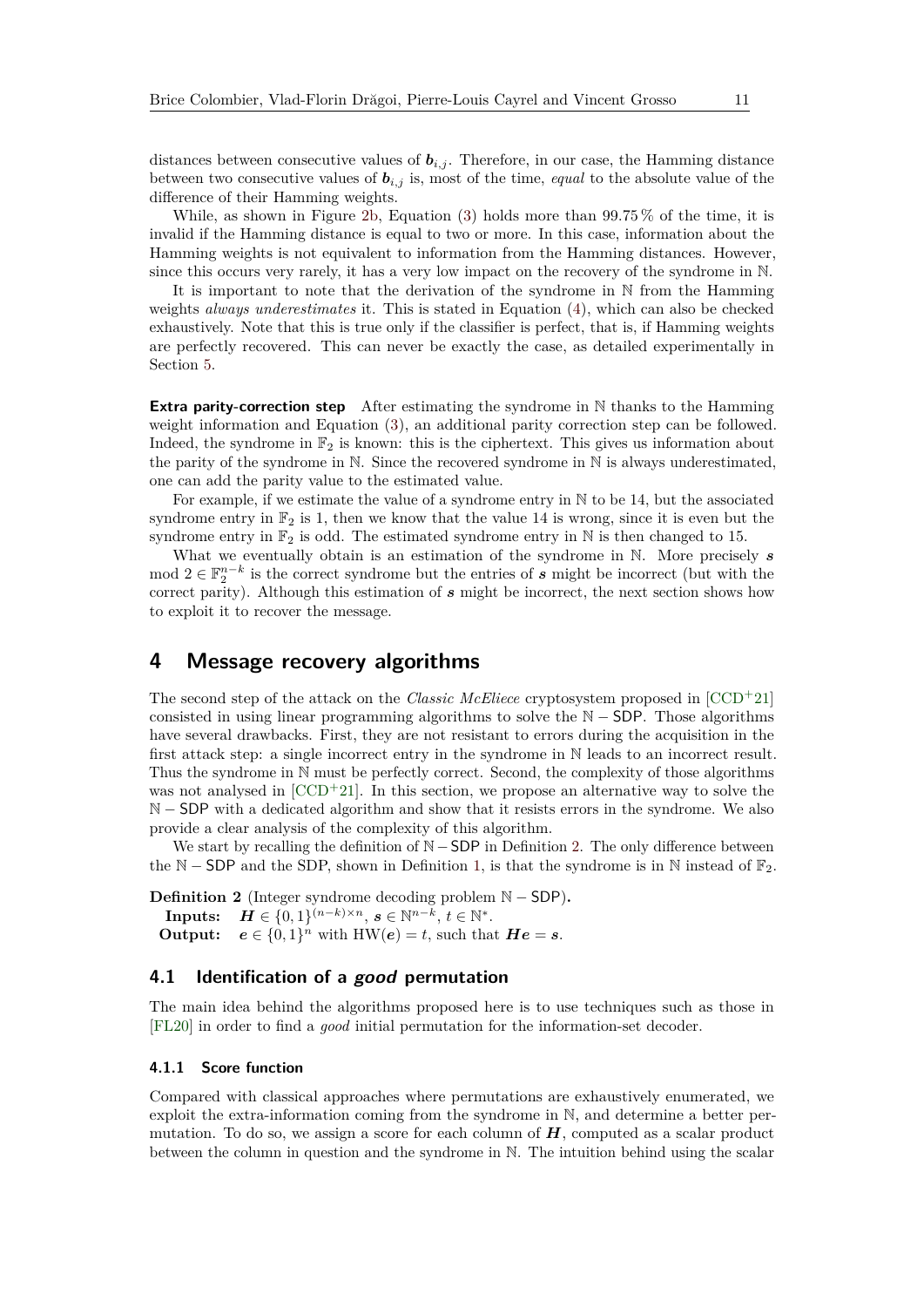product is that, since the columns are high-dimensional, then there is a high probability that they "point" in very different directions in the high-dimensional space. Since they are summed to get the syndrome in N, the scalar product should find which columns point in the same direction as the syndrome in N.

In order to increase the correlation between columns in the support of the error vector and the syndrome vector we will use extra information by means of the complement, as stated in Lemma [2.](#page-11-0) Next, sorting the columns of  $H$  with respect to their corresponding score will determine a column permutation on *H*. With this permutation at hand we use an efficient variant of information-set decoding to find the correct error vector. We shall begin by providing a useful fact related to any solution of the N − SDP.

<span id="page-11-0"></span>**Lemma 2.** *Let e be a valid solution for the* N − SDP *with input H, s, t. Then e is a valid solution for an equivalent*  $\mathbb{N}-\text{SDP}$  *with input*  $\overline{H}$ *,*  $\overline{s}$ *, t where*  $\overline{h_{j,i}} = 1 - h_{j,i}, \forall (j,i) \in \mathbb{N}_{n-k}^* \times \mathbb{N}_n^*$  $and \ \overline{s_j} = t - s_j, \forall j \in \mathbb{N}_{n-k}^*$ .

What this lemma implies is that we can double the number of equations by considering both the complements  $\overline{H}$  and  $\overline{s}$  in addition to  $H$  and  $s$ . We now define the score function  $\psi$ in Definition [3.](#page-11-1)

<span id="page-11-1"></span>**Definition 3** (Score function)**.** Let  $H \in \{0,1\}^{(n-k)\times n}, s \in \mathbb{N}^{n-k}$  and  $t \in \mathbb{N}^*$ . Define the following score function:

<span id="page-11-2"></span>
$$
\forall i \in \mathbb{N}_n^* \quad \psi_i(\mathbf{s}) = \boldsymbol{H}_{[,i]} \cdot \mathbf{s} + \overline{\boldsymbol{H}}_{[,i]} \cdot \overline{\mathbf{s}} = \sum_{\ell=1}^{n-k} \left( h_{\ell,i} s_{\ell} + (1 - h_{\ell,i})(t - s_{\ell}) \right) \tag{6}
$$

With this definition at hand we can outline a procedure that outputs the column permutation corresponding to sorting the columns with respect to the score function.

## <span id="page-11-3"></span>**Algorithm 5** Sort function

1: **function**  $SORT(\mathbf{H}, \mathbf{s}, t)$ 2: **for**  $i \leftarrow 1, n$  **do** 3: compute  $\psi_i(\mathbf{s})$  with Equation [\(6\)](#page-11-2)

4:  $\Pi \leftarrow$  sort  $\psi_i(s)$  in descending order

5: return 
$$
\Pi
$$

Now, the question here is whether this procedure manages to discriminate between column belonging to the support of *e*, where the *t* errors lie, and the rest of the columns of *H*. The following result proves that there is a score difference between column indices in Supp(*e*) and column indices outside of  $\text{Supp}(e)$ . This is a result taken from [\[FL20\]](#page-21-9) and reformulated with respect to our formalism.

**Lemma 3.** *Let*  $H \in \{0,1\}^{(n-k)\times n}$  *be a matrix, with distribution given by*  $h_{j,i} \sim \mathcal{B}er(\frac{1}{2})$  *and*  $s ∈ \mathbb{N}^{n-k}$  *such that*  $\exists e ∈ {0,1}^n$  *with*  $HW(e) = t$  *satisfying*  $He = s$ *. Then*  $\psi_i(s)$  *is a random variable that follows the distribution*

$$
\psi_i(\mathbf{s}) \sim \begin{cases} \mathcal{B}((n-k)t, \frac{1}{2}) & , i \notin \text{Supp}(\mathbf{e}) \\ n-k + \mathcal{B}((n-k)(t-1), \frac{1}{2}) & , i \in \text{Supp}(\mathbf{e}) \end{cases}
$$
(7)

Notice that, for  $i \notin \text{Supp}(e)$  the most expected value of  $\psi_i(s)$  would be around  $(n-k)t/2$ , as for  $i \in \text{Supp}(e)$  it is more likely to have  $\psi_i(s)$  concentrated around  $(n-k)/2 + (n-k)t/2$ . Typically there is a gap between the average values equal to  $(n - k)/2$ , which enables us to discriminates between positions  $i \in \text{Supp}(e)$  and  $i \notin \text{Supp}(e)$ . Notice that the gap between these two expected values is increasing in  $n - k$ . This fact suggests that the probability of discriminating indices in the support of the error vector increases when  $n - k$  increases.

The syndrome in N, which might be partially incorrect as detailed in Section [3.4](#page-8-4) is only used up to this point, to identify a good permutation.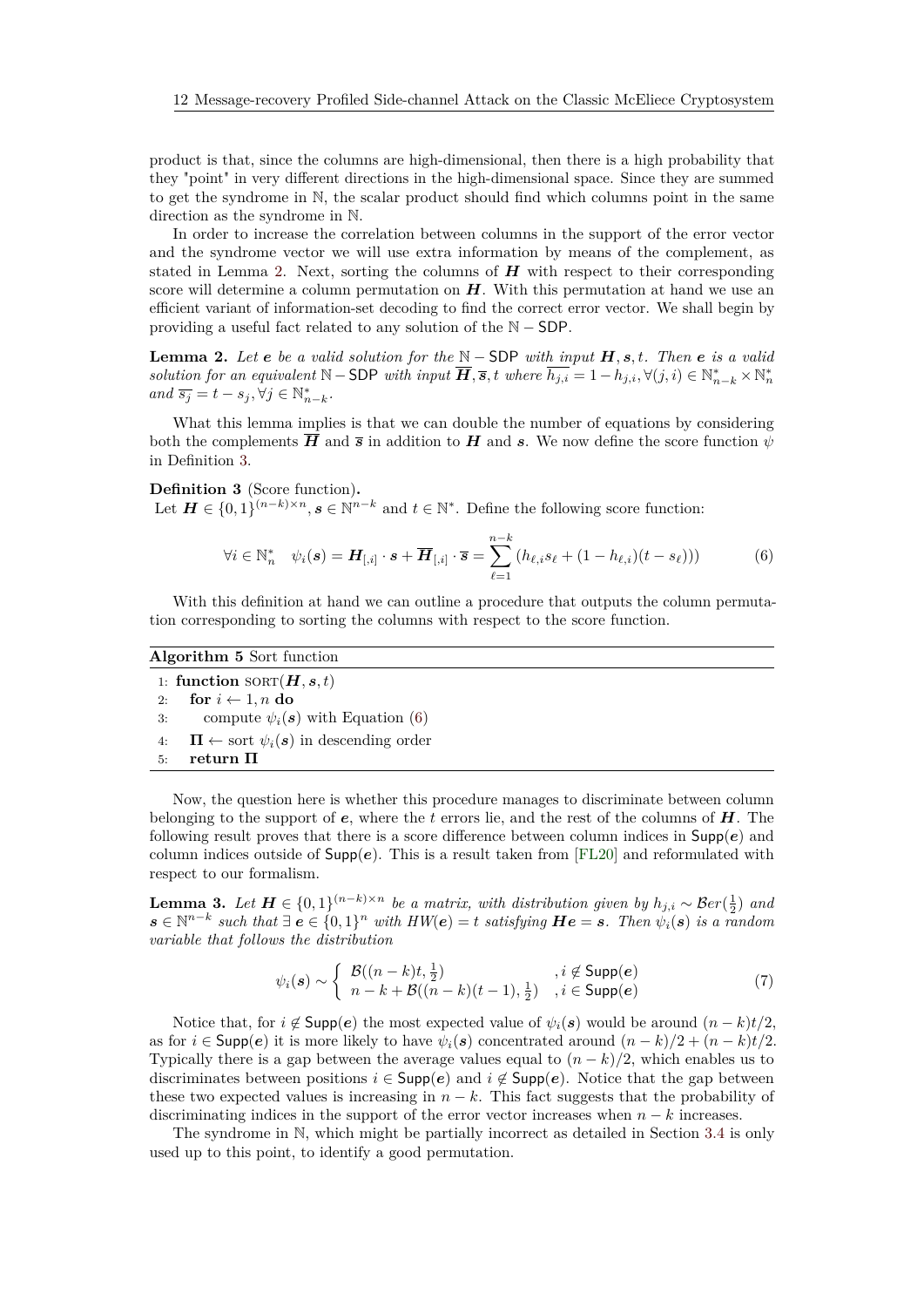#### **4.1.2 Score function in the presence of noise**

Let us see how the score function behaves in the presence of noise. We model the noise on the syndrome vector as a symmetric random variable and give some particular cases. Let us denote the faulty syndrome by  $\tilde{s} = s + \epsilon$ , where  $\epsilon$  denotes the random variable describing the faults.

<span id="page-12-0"></span>**Proposition 1.** For any  $j \in \mathbb{N}_{n-k}^*$  let  $\epsilon_j$  be a discrete random variable defined over the set Z−*d,d satisfying:*

- $\epsilon_i$  *are independent and identically distributed*
- Prob $(\epsilon_j = \alpha)$  = Prob $(\epsilon_j = -\alpha)$  *for all*  $\alpha \in \mathbb{Z}_{-d,d}$  *(symmetry).*
- Prob  $((\epsilon_j = \alpha) \cap (h_{j,i} = \beta)) = \text{Prob}(\epsilon_j = \alpha) \text{Prob}(h_{j,i} = \beta)$  *for any*  $\alpha \in \mathbb{Z}_{-d,d}, \beta \in \{0,1\}$ *(independence with*  $h_{j,i}$ *).*

Then for all 
$$
i \in \mathbb{N}_n^*
$$
 we have  $\text{Prob}(\psi_i(\widetilde{\mathbf{s}}) - \psi_i(\mathbf{s}) = \alpha) = \text{Prob}\left(\sum_{j=1}^{n-k} \epsilon_j = \alpha\right).$ 

One can deduce from Proposition [1](#page-12-0) that the value of the score function on the faulty syndrome deviates from the correct value identically for positions  $i \in \text{Supp}(e)$  and  $i \notin \text{Supp}(e)$ . Moreover, if the sum of  $\epsilon_i$  is centred around zero and has a relatively small standard deviation compared to that of  $\mathcal{B}((n-k)t, 1/2)$  then the faulty syndrome has little effect on the sorting method shown in Algorithm [5.](#page-11-3) In other words, *ψ* can tolerate such errors, and can discriminate positions in the support of *e* from positions outside of it.

We will now consider the exact value of the syndrome  $s^* = s \mod 2 \in \mathbb{F}_2^{n-k}$  which is the *correct* ciphertext. Moving forward, there are two direct algorithms for retrieving the error positions using the permutation  $\Pi$  returned by  $SORT(\boldsymbol{H}, \boldsymbol{s}, t)$ .

## **4.2 ISD-based algorithms that exploit the good permutation**

### **4.2.1** *t***-Threshold Score Decoder**

Let us suppose that the permutation **Π** arranges the bit positions of *e* in such a manner that it can be split into two sub-vectors, the left part is the all-ones vector, and the right part is the all-zeroes vector. If this is the case, an algorithm only checks if the sum modulo 2 of the first *t* columns of  $H\Pi$  equals  $s^*$ . If the condition is satisfied it returns a solution  $e = \Pi(1_t \parallel 0_{n-t})^t$ . This means that the identified permutation is "perfect", and is capable of bringing *t* ones in the first *t* positions of the error vector.

*Remark* 1. Under the assumption that computing the product of two integers runs in  $\mathcal{O}(1)$ , the worst case time complexity of Algorithm [5](#page-11-3) is  $\mathcal{O}((n-k)n) = \mathcal{O}(n^2)$ . Indeed, notice that computing the list of values  $\psi_i(\mathbf{s})$  is equivalent to:

$$
[\psi_i(\mathbf{s})]_{i \in \mathbb{N}_n^*} = \mathbf{s}^t \mathbf{H} + \overline{\mathbf{s}}^t \overline{\mathbf{H}}.
$$
 (8)

Hence, the overall time complexity of Algorithm [5](#page-11-3) reduces to three matrix-vector multiplications, i.e.,  $s^t H$ ,  $\overline{s}^t \overline{H}$  and  $H\Pi(1_t || 0_{n-t})^t$ , and sorting a list of *n* integers.

**Proposition 2.** *t*-Threshold Score Decoder outputs a valid solution as long as  $\min{\psi_i(\mathbf{s}), i \in \mathbb{R}}$  $\textsf{Supp}(e)$ }  $> \max\{\psi_i(\mathbf{s}), i \in \mathbb{N}_n^* \setminus \textsf{Supp}(e)\}.$ 

*Proof.* If  $\min\{\psi_i(\mathbf{s}), i \in \text{Supp}(\mathbf{e})\}$  >  $\max\{\psi_i(\mathbf{s}), i \in \mathbb{N}_n^* \setminus \text{Supp}(\mathbf{e})\}$  holds this implies that  $e^t \Pi = (\mathbf{1}_t \mathbin{\|} \mathbf{0}_{n-t}).$  Hence, we have  $s^* = He = H \Pi \Pi^{-1} e = H \Pi (e^t \Pi)^t = H \Pi (\mathbf{1}_t \mathbin{\|} \mathbf{0}_{n-t})^t =$  $(H\Pi)e'$ , which ends the proof.

Our simulations have shown that, unfortunately, there are many cases where the positions in Supp(*e*) are not mapped on the first *t* positions by the permutation **Π**, but rather on the first *r* positions with  $r > t$ . To deal with this situation we propose the following more powerful procedure.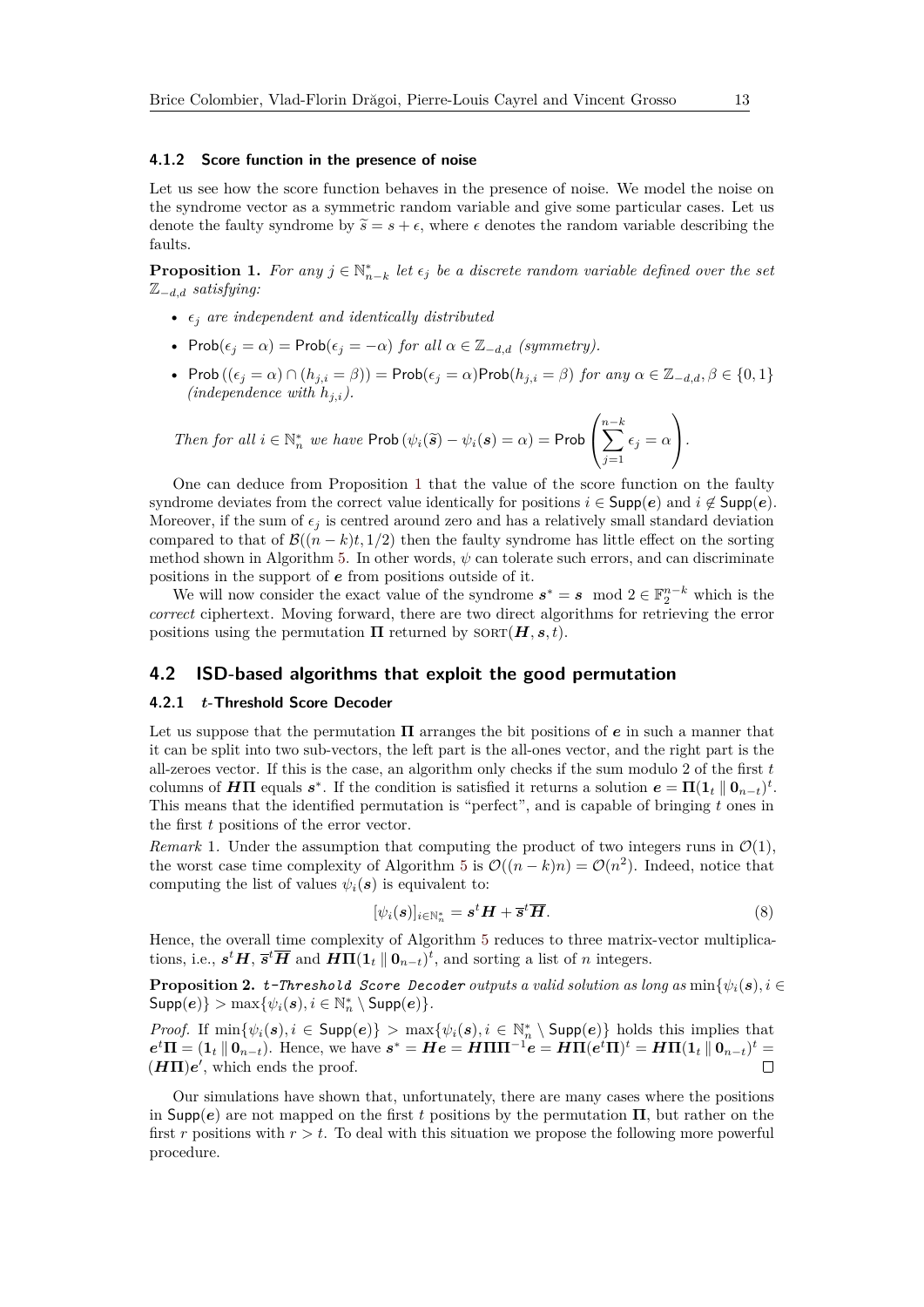#### **4.2.2 Rank-Threshold Score Decoder**

Let us suppose that the permutation **Π** arranges the bit positions of *e* in such a way that, on the last  $n - r$  positions of the permuted vector, all the values are equal to zero. In addition, if *H***Π** has column rank *r* on the first *r* columns, then one can retrieve a solution by computing a partial Gaussian elimination, i.e., using the reduced row-echelon form of *H***Π** as follows.

First, use the  $SORT(\boldsymbol{H}, s, t)$  function to obtain a permutation  $\Pi$  for  $\boldsymbol{H}$ . Then, use the syndrome  $s^* = s \mod 2 \in \mathbb{F}_2^{n-k}$ ,  $\Pi$  and  $H$  to retrieve *e* by means of linear algebra. We start by computing the reduced row-echelon form of  $A^*$ ,  $H^* \leftarrow \text{rref}(H\Pi)$ . If  $HW(A^*s^*)$  is equal to *t* then we get  $e = \Pi (A^* s^* \parallel 0_k)^t$ .

*Remark* 2. The procedure  $\text{rref}(H\Pi)$  is equivalent to performing a partial Gaussian elimination over  $\mathbb{F}_2$ . Indeed, there is an  $(n-k) \times (n-k)$  non-singular matrix  $A^*$  such that,  $A^* H \Pi =$ 

$$
\begin{bmatrix} I_r \\ 0_{n-k-r,r} & B^* \end{bmatrix}
$$
 where  $H\Pi = [A \parallel B]$  with  $A$  a  $(n-k) \times r$  matrix satisfying  $A^*A = \begin{bmatrix} I_r \\ 0_{n-k-r,r} \end{bmatrix}$ , and  $B^* = A^*B$ .

From the description of the algorithm above, the following result can be deduced.

**Proposition 3.** *Rank-Threshold Score Decoder outputs a valid solution as long as there exists at least one set*  $L \subset \mathbb{N}_n^* \setminus \text{Supp}(e)$  *with*  $\#L \geq n-r$  *such that*  $\min\{\psi_i(\mathbf{s}), i \in \text{Supp}(e)\}$  >  $\max\{\psi_i(\mathbf{s}), i \in L\}.$ 

The overall time complexity of the Rank-Threshold Score Decoder is  $\mathcal{O}((n-k)^3)$ , since it is dominated by the partial Gaussian elimination, i.e., the computation of *A*<sup>∗</sup> .

Notice that a valid permutation for the Rank-Threshold Score Decoder is also a valid permutation for the t-Threshold Score Decoder.

Rank-Threshold Score Decoder uses linear algebra in the same way as the Prange decoder does for syndrome decoding [\[Pra62\]](#page-23-5). Hence, it is natural to further explore the improvements of the Prange decoder to improve the success of the decoder. Hence, we propose to extend Rank-Threshold Score Decoder so that it covers error vectors with a more general pattern. More precisely, instead of having permuted error vectors with all-zero vector on the last  $n - r$ positions, we allow for  $\delta$  non-zero positions. This is the principle of the Lee-Brickell decoder, shown in Algorithm [6.](#page-13-0)

#### <span id="page-13-0"></span>**Algorithm 6** Lee-Brickell Score Decoder

```
1: function LEE-BRICKELL SCORE DECODER(H, s^*, t)2: Compute \Pi \leftarrow \text{SORT}(\boldsymbol{H}, s, t)3: Set H\Pi = [A \parallel B]4: Compute A^*, H^* \leftarrow \text{rref}(H\Pi) and B^* = A^*B5: Compute \mathbf{s}' = \mathbf{A}^* \mathbf{s}^*\mathbf{6:} \quad \mathbf{if} \; \mathbf{HW}(\mathbf{s}') == t \; \mathbf{then}\textbf{r}: \qquad \textbf{return} \stackrel{\cdot}{\bm{e}} = \bm{\Pi}(\bm{s}^{'} \parallel \bm{0}_k)^t8: else
 9: for i \leftarrow 1, \delta do
10: S = \text{Gener-Subsets}(\{1, \ldots, n-r\}, i)11: for E in S do
12: e
                       \text{``} \leftarrow \text{Vector}(\{0, 1\}, n-r, E)13: e^{'} \leftarrow s^{'} - B^* e^{'}14: if HW(e') = t - i then
\mathbf{r} = \mathbf{r} \mathbf{w} \mathbf{v} + \mathbf{r} \mathbf{v} \mathbf{v} + \mathbf{r} \left( \mathbf{r} \mathbf{u}(\mathbf{e}^{\prime} \parallel \mathbf{e}^{\prime\prime})^t, \mathbf{r} \mathbf{v} \right)
```
*Remark* 3*.* The working factor of Algorithm [6](#page-13-0) is given by

$$
O((n-k)^3) + O\left(\binom{n-r}{\delta}(n-r)^2\right),\tag{9}
$$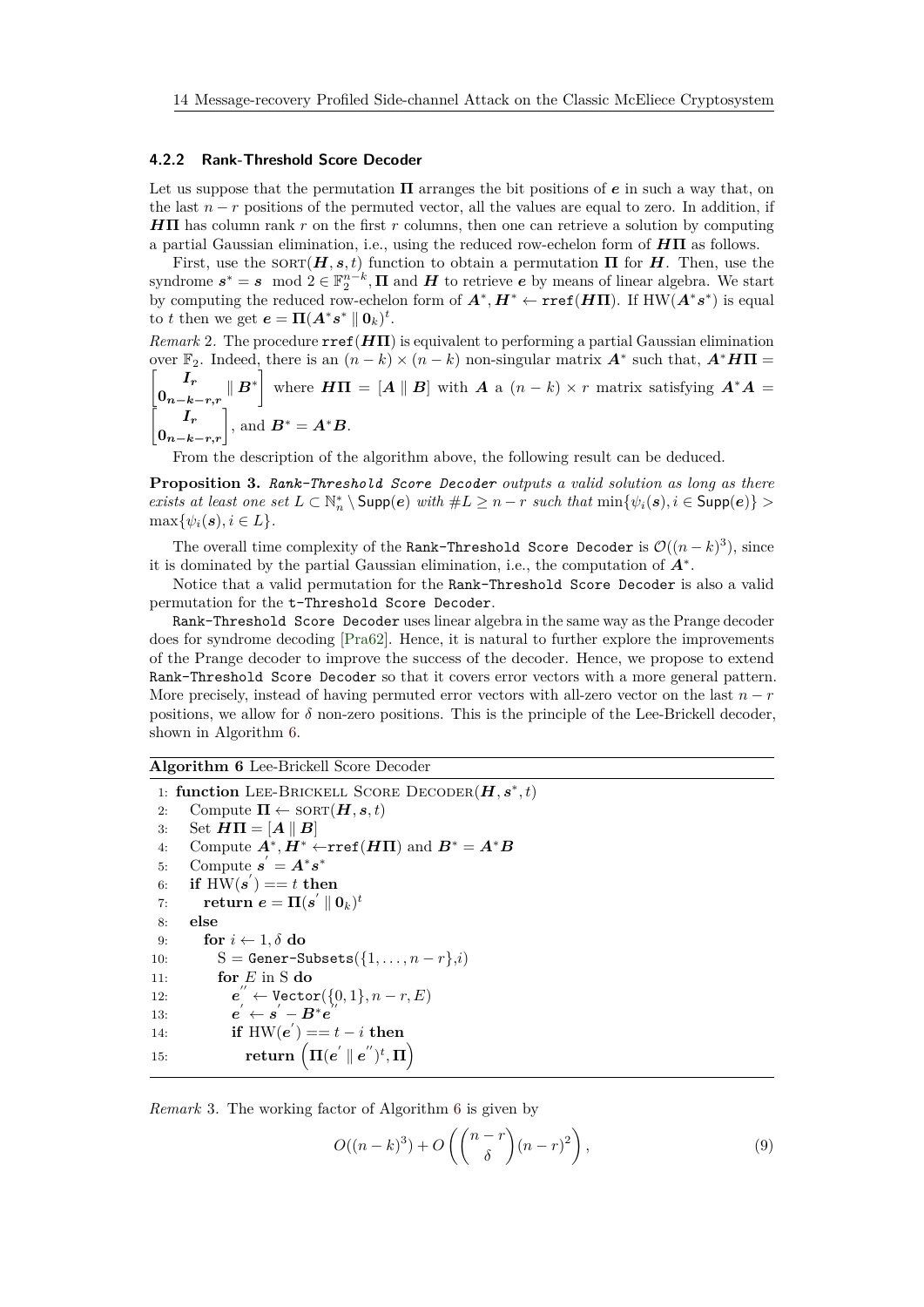where the first term corresponds to the work factor of the  $\text{rref}(H\Pi)$ , and the second term to the work factor of the computation of  $e'$  multiplied by the number of times  $e'$  is computed. For fixed parameters  $(n, k, t)$ , one can estimate the value of  $\delta$  that leads to a success probability close to 1. As we shall see in the experimental section, for all the cryptographic parameters in the *Classic McEliece* cryptosystem,  $\delta = 2$  suffices to have at least 99.5 % of success. Thus, for these particular parameters, i.e.,  $\delta = 2, k = n/c$  where *c* is a constant, we have a worst case complexity of  $O(n^4)$ .

## <span id="page-14-0"></span>**5 Experimental results**

## **5.1 Side-channel measurements**

All the side-channel measurements are power consumption measurements. They were performed using the ChipWhisperer platform [\[OC14\]](#page-22-10). The targets microcontroller that computes the syndrome is based on an ARM<sup>®</sup> Cortex<sup>®</sup>-M4 core, which is the hardware platform recommended by the NIST, and already used in related work such as the PQM4 libray [\[KRSS\]](#page-22-11) to benchmark and test implementations of post-quantum cryptography algorithms. Figure [3](#page-14-1) shows a sidechannel trace measured during the syndrome computation.

<span id="page-14-1"></span>

Figure 3: Side-channel trace of the syndrome computation  $(n = 64$  for readability reasons)

For readability reasons, a very small value of  $n = 64$  ( $k = 32$ ,  $t = 8$ ) is used for the plots in Figures [3](#page-14-1) and [4,](#page-15-0) instead of the *Classic McEliece* parameters. A pattern is clearly visible and repeated  $n - k = 32$  times. Samples under the red area are not useful for the analysis and are discarded later in the preprocessing step described in Section [5.2.](#page-14-2)

For the rest of the experiments, the values of *n*, *k* and *t* we considered are given in Table [1.](#page-4-0) It is worth noting that, for those parameters, side-channel measurements cannot be performed on the ChipWhisperer platform, for two reasons. First, the *H* matrix does not fit in the available memory of the micro-controller we used, which has 256 kB of Flash memory and 40 kB of RAM. Second, the number of samples which can be recorded, less than 100 000, is greatly exceeded by the duration of the full matrix-vector multiplication. For these two reasons, we perform the matrix-vector multiplication one row after the other, and then concatenate the recorded traces to obtain the side-channel trace for the full matrix-vector multiplication. This does not alter the attack scenario, since the attack works with the Hamming weight over rows independently to determine the value of the syndrome entry in  $\mathbb N$ . This could be fixed by using a more advanced experimental setup.

## <span id="page-14-2"></span>**5.2 Side-channel traces preprocessing**

The raw trace from Figure [3](#page-14-1) is reshaped one time to obtain the trace shown in Figure [4a,](#page-15-1) which shows one of the 32 patterns of Figure [3.](#page-14-1) Each pattern corresponds to the multiplication of one row of the matrix *H* with the error vector *e*. This reshaping is easily done by visually observing the width of a pattern.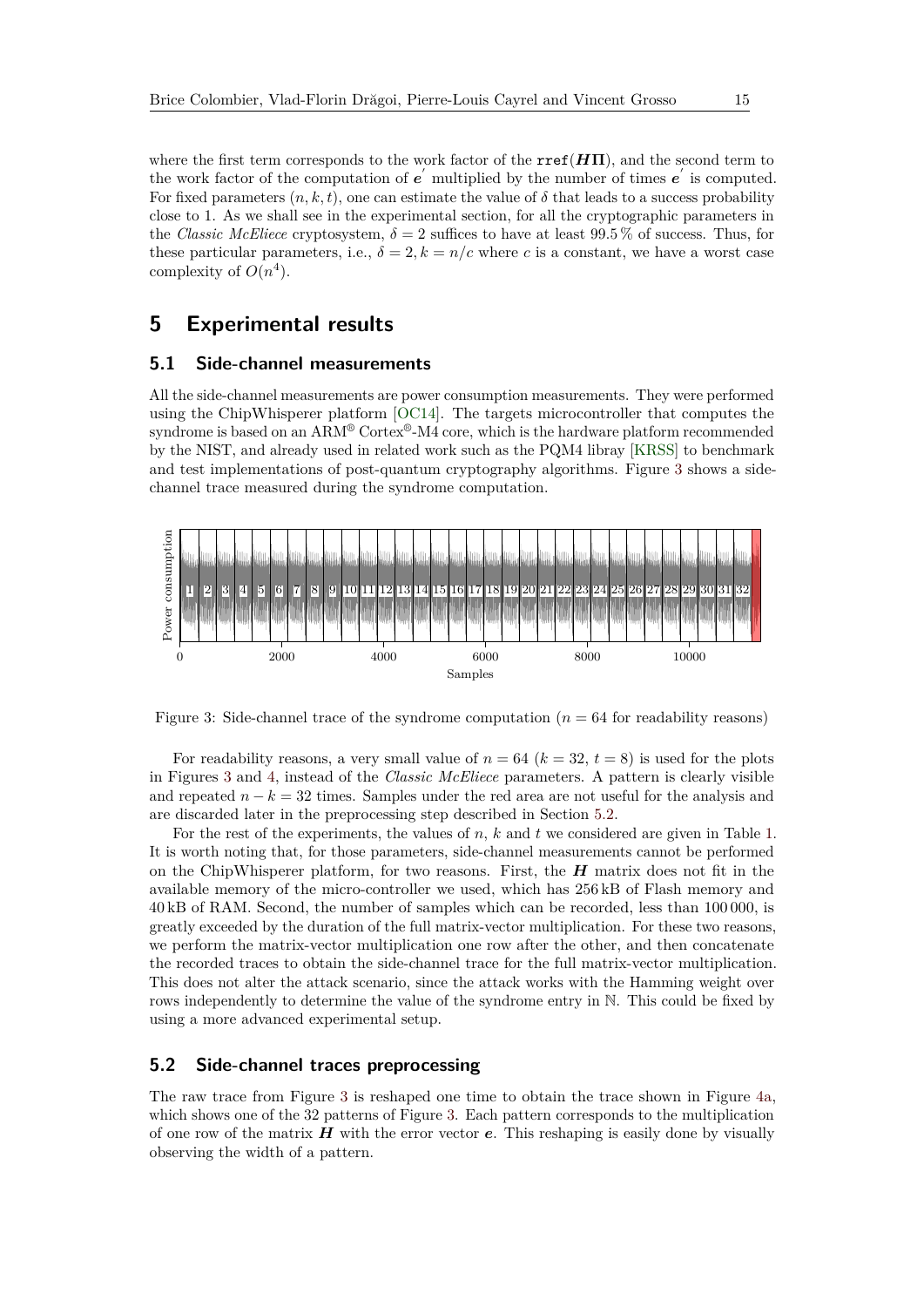<span id="page-15-0"></span>

<span id="page-15-1"></span>

<span id="page-15-2"></span>Figure 4: Side-channel traces after each of the two reshaping steps.

Then, the trace from Figure [4a](#page-15-1) is reshaped a second time to obtain the trace shown in Figure [4b,](#page-15-2) which shows one of the eight patterns highlighted in Figure [4a.](#page-15-1) Each pattern corresponds to the multiplication of one byte of the matrix *H* with one byte of the error vector *e*. Samples that come after the eighth pattern in Figure [4a,](#page-15-1) under the red area, are discarded since they are not useful in the derivation of the syndrome in N. They correspond to the last instructions in the outer for loop of Algorithm [4,](#page-4-1) namely the exclusive-OR folding, the LSB extraction and the bit packing operations.

As claimed above in Section [3,](#page-5-0) the Hamming weight leakage model is much stronger than the Hamming distance leakage model in the recorded side-channel traces. This is shown in Figure [5,](#page-15-3) where the signal-to-noise ratio is plotted for both leakage models and superimposed on the average trace found in the preprocessed traces. The signal-to-noise ratio is computed by an F-test, that is, the ratio between the inter-class variability and the intra-class variability. As depicted, the maximum value for the F statistic is 54 times larger for the Hamming weight than for the Hamming distance leakage model, indicating that the leakage for the former is much stronger than for the latter.

<span id="page-15-3"></span>

Figure 5: Signal-to-noise ratio for Hamming weight (HW) and Hamming distance (HD) leakages, superimposed with the power consumption data from Figure [4b.](#page-15-2)

The last preprocessing step consists in reducing the dimension of the data so that it is easier to handle by the classifier. We used discriminant analysis.LinearDiscriminantAnalysis<sup>[2](#page-15-4)</sup> from the sklearn Python package to map the preprocessed traces, possibly extended by considering adjacent rows with the method detailed in Section [3.3,](#page-8-5) to an 8-dimensional space by Linear Discriminant Analysis. The output space has eight dimensions since there are nine possible values for the Hamming weight of a byte. After this last preprocessing step, the traces are fed to the classifier which will be responsible for recovering the Hamming weight values.

<span id="page-15-4"></span><sup>2</sup>[https://scikit-learn.org/stable/modules/generated/sklearn.discriminant\\_analysis.](https://scikit-learn.org/stable/modules/generated/sklearn.discriminant_analysis.LinearDiscriminantAnalysis.html) [LinearDiscriminantAnalysis.html](https://scikit-learn.org/stable/modules/generated/sklearn.discriminant_analysis.LinearDiscriminantAnalysis.html)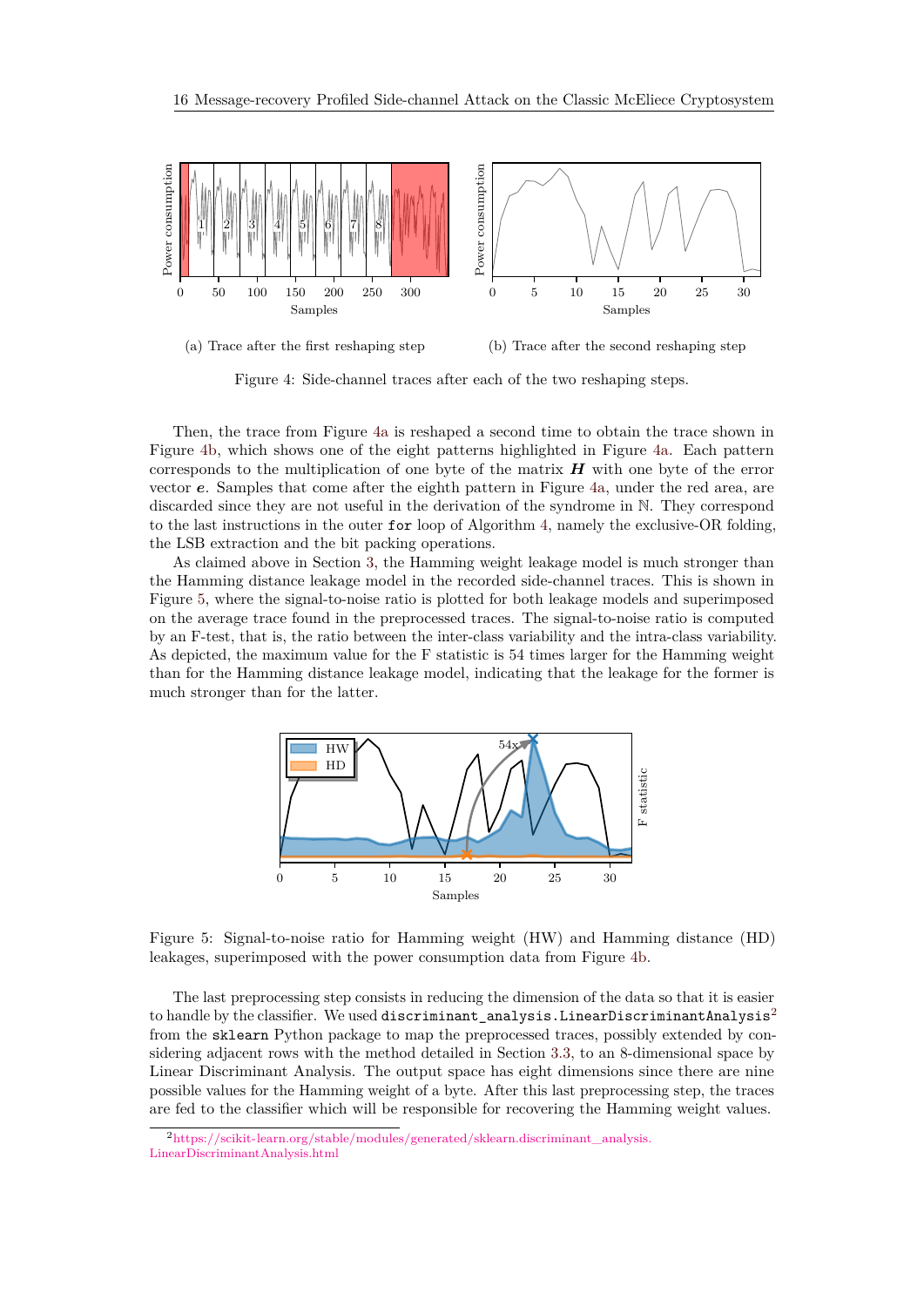### <span id="page-16-0"></span>**5.3 Hamming weight recovery with a random forest**

We used the implementation from  $RandomForestClassifier<sup>3</sup>$  $RandomForestClassifier<sup>3</sup>$  $RandomForestClassifier<sup>3</sup>$  of a random forest classifier from the sklearn Python package. We kept the parameters to their default values. In particular, there are one hundred of trees whose votes are combined by majority voting. We refer the reader to the documentation of the function for the other parameters.

For each (*n*, *k*, *t*) set of parameters, ten independent experiments were conducted. We restrict ourselves to ten experiments for each value of *n* because it takes a lot of time to perform the side-channel measurements for all the matrix rows. Ten classifiers were then trained and their accuracy computed from the test set. The accuracy we obtained was always very high, ranging from 99.17% to 99.91%, with  $\Delta = 3$ . With  $\Delta < 3$ , the accuracy is lower. With  $\Delta > 3$ , the dimensionality-reduction step exceeds the memory capacity of the computer we use  $(32 \text{ GB})$ .

It is worth noting that, since we use only one trace for the training set, the number of training samples is different for each set of parameters. The classifier trained for  $n = 3488$ sees a bit more than one million samples, while for  $n = 8192$ , almost seven million samples are available. This might explain why the classifier accuracy is higher and more consistent for the largest values of *n*. The detailed accuracy and number of training samples for each set of parameters are given in Table [3.](#page-16-2)

<span id="page-16-2"></span>Table 3: Number of training samples and classifier accuracy for each *Classic McEliece* parameters set

| Parameters set               | 348864                        | 460896                         | 6688128                        | 8192128                        |
|------------------------------|-------------------------------|--------------------------------|--------------------------------|--------------------------------|
| $\boldsymbol{n}$<br>$\kappa$ | 3488<br>2720<br>64            | 4608<br>3360<br>96             | 6688<br>5024<br>128            | 8192<br>6528<br>128            |
| $#$ training samples         | 1 185 920                     | 1935360                        | 4 200 064                      | 6684672                        |
| Classifier accuracy          | 0.9964<br>$(\sigma = 0.0021)$ | 0.9983<br>$(\sigma = 0.00092)$ | 0.9963<br>$(\sigma = 0.00076)$ | 0.9983<br>$(\sigma = 0.00039)$ |

## **5.4 Derivation of the approximate syndrome in** N

After the Hamming weight information has been recovered by the classifier, the syndrome in  $\mathbb N$  is derived thanks to Equation [\(3\)](#page-8-2) and the parity-correction step. For each parameters set, we compute the distribution of the errors made when estimating the syndrome values in N. These distributions are shown in Figure [6](#page-17-0) and are obtained by comparing the  $(n - k)$ recovered and correct syndrome entries in N for each of the ten independent experiments.

We can observe that, for all values of *n*, in most of the cases, the value of the syndrome entry in N is correctly recovered, as depicted by a green bar.

Another significant case is when the recovered value is equal to the real one minus two. This occurs when the Hamming weight of the intermediate value remains the same, but two bits inside actually flipped in opposite directions. For instance, the intermediate value *b* can change from 0b00000001 to 0b00000010. The Hamming distance is two in this case, but is considered to be zero when looking at the Hamming weights only. This has been shown before in Figure [2b.](#page-9-1) Even though this happens very rarely, this is still visible as a result of the summation over large *n* values.

## **5.5 Score function evaluation on perfect and noisy syndromes in** N

After obtaining the syndrome in N, we now assess the efficiency of the score function, that is, its ability to identify the error positions in the error vector.

<span id="page-16-1"></span><sup>3</sup><https://scikit-learn.org/stable/modules/generated/sklearn.ensemble.RandomForestClassifier.html>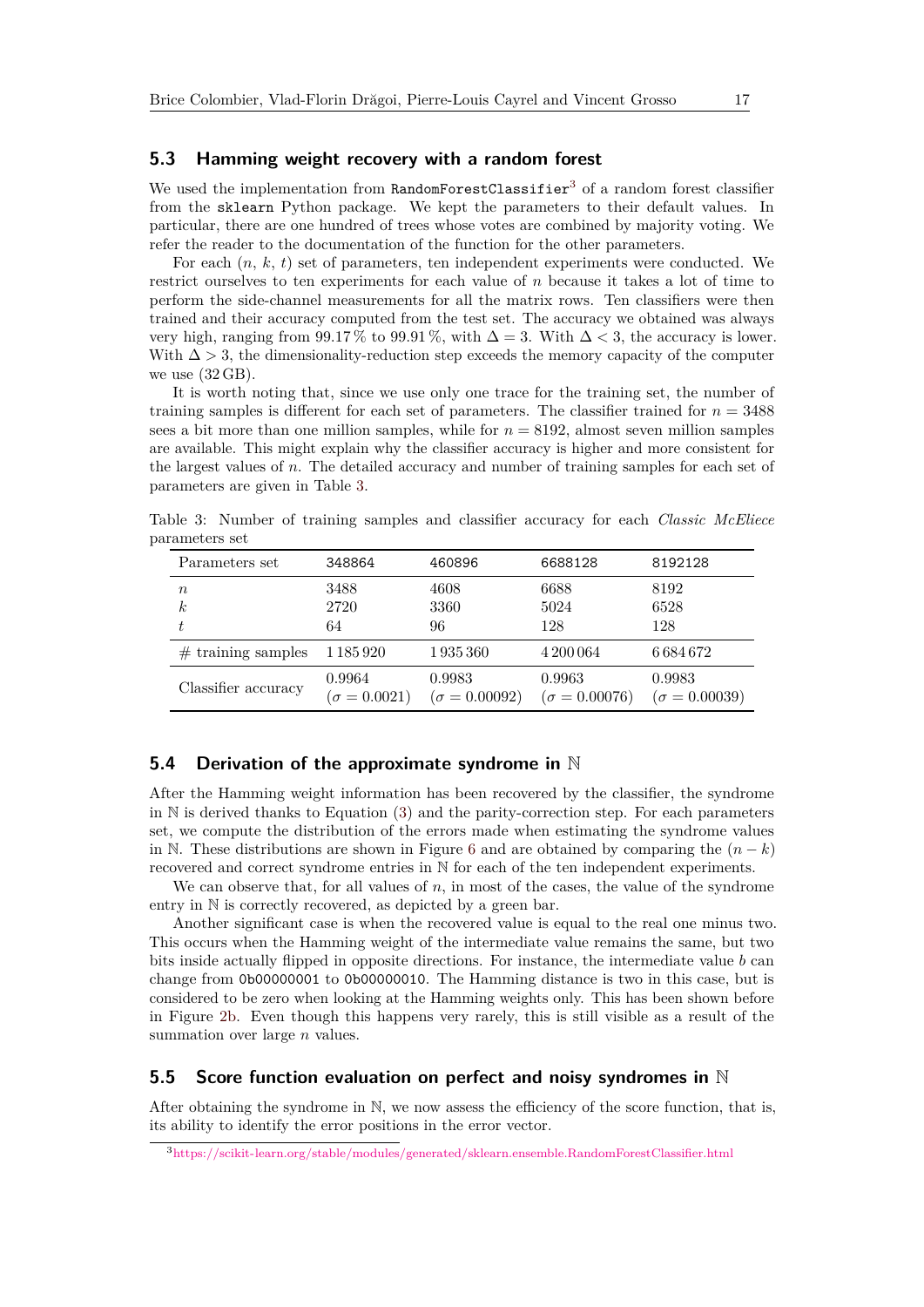<span id="page-17-0"></span>

Figure 6: Difference between the real and recovered syndrome entries in N

The first type of simulations are done using *perfect* syndromes in N. More exactly, given a public parity-check matrix *H* we randomly generated a set of 10 000 error vectors and computed their corresponding syndromes in N. For each syndrome we we computed the success probability of the Lee-Brickell Score Decoder for all the *Classic McEliece* parameters with respect to the value of  $\delta$ .

|                |                  |          |     |       |             | $N - SDP$ decoder                                                |        |       |
|----------------|------------------|----------|-----|-------|-------------|------------------------------------------------------------------|--------|-------|
| Parameters set | $\boldsymbol{n}$ | $\kappa$ | t   |       |             | $\delta = 0$ $\delta = 1$ $\delta = 2$ $\delta = 3$ $\delta = 4$ |        |       |
| 348864         | 3488             | 2720     | 64  |       | 0.773 0.977 | 0.999                                                            | -1.000 | 1.000 |
| 460896         | 4608             | 3360     | 96  | 0.860 | 0.991       | 0.999                                                            | 1.000  | 1.000 |
| 6688128        | 6688             | 5024     | 128 | 0.780 | 0.980       | 1.000                                                            | 1.000  | 1.000 |
| 8192128        | 8192             | 6528     | 128 | 0.661 | 0.943       | 0.995                                                            | 0.999  | 1.000 |

<span id="page-17-1"></span>Table 4: Success probability of the Lee-Brickell Score Decoder for the *Classic McEliece* with *perfect* syndromes in N.

Notice that, in the case of perfect syndromes in N,  $\delta = 2$  gives a probability of success greater than or equal to 0*.*995 for all the parameters. In order to increase it up to 0*.*999 taking  $\delta = 3$  is sufficient.

For the second type of simulations, we generated noisy syndromes in N by exploiting the empirical error distributions shown in Figure [6.](#page-17-0) This allows us to estimate the efficiency of the score function more accurately. Here, we perform again  $10\,000$  simulations for each parameters set. Experimental results are shown in Figure [7.](#page-18-1) We observe that a larger  $\delta$  value is necessary to reach the same success probability, when compared to the values given in Table [4.](#page-17-1) This makes sense since, when dealing with experimental data, the recovered syndrome in N might not be perfectly recovered.

Overall, however, we can observe that a very high success probability is achieved for small values of  $\delta$ .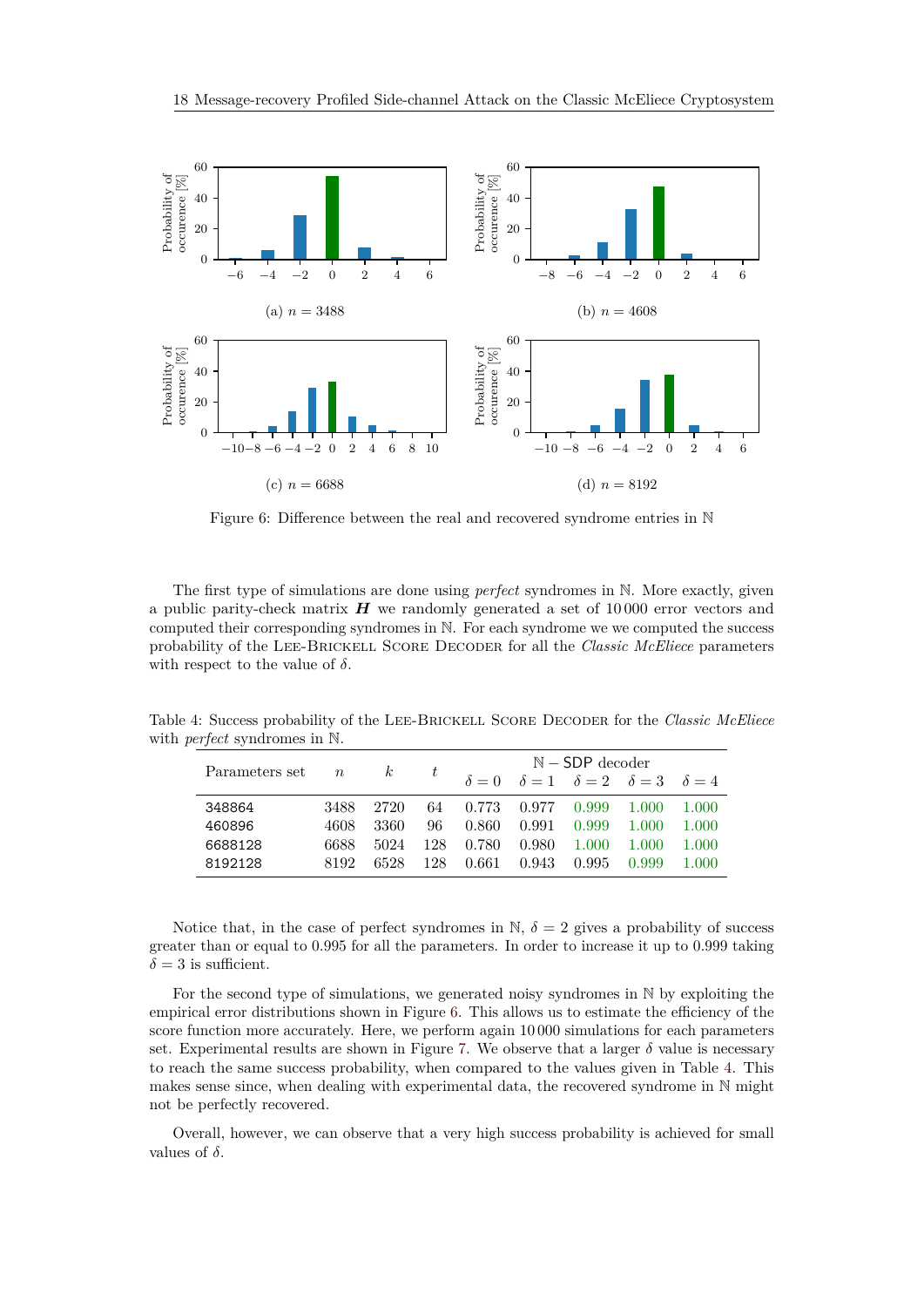<span id="page-18-1"></span>

Figure 7: Probability of finding at least *x* ones in the first (*n* − *k*) positions, obtained from *noisy* syndromes in N, derived from the distributions in Figure [6.](#page-17-0)

## <span id="page-18-0"></span>**6 Countermeasures**

The main weakness of the *Classic McEliece* cryptosystem, that makes it vulnerable to the proposed attack, is that the error weight *t* is small. Masking can be used to instead have an error vector with a more general error pattern.

### **6.1 Classical masking**

The leakage used to obtain the values of the syndrome in N instead of  $\mathbb{F}_2$  can be hidden with a mask. Indeed, the attack succeeds because the message has a low weight  $t \approx \sqrt{n}$ .

Using vectors of random Hamming weight  $\frac{n}{2}$  limits the accuracy of the random forest method to recover the Hamming weights. As a consequence, the derived syndrome in N is "more incorrect". Therefore, the permutation  $\Pi \leftarrow \text{SORT}(\boldsymbol{H}, s, t)$  is not suitable and we must resort to exhaustive enumeration which is computationally expensive.

The proposed masking scheme is as follows. We first draw a random value  $x \in \mathbb{F}_2^{n-k}$ and add it to *e*. Then, two matrix-vector products are performed:  $H_{\text{pub}}(e \oplus x)$  and  $H_{\text{pub}}x$ . Since the operations are linear, we have  $H_{\text{pub}}e = H_{\text{pub}}(e \oplus x) \oplus (H_{\text{pub}}x)$ . This is shown in Algorithm [7.](#page-18-2)

<span id="page-18-2"></span>

|    | Algorithm 7 Encryption using classical masking                                    |                                               |
|----|-----------------------------------------------------------------------------------|-----------------------------------------------|
|    | 1: function ENCRYPT_MASKED $(m, pk)$                                              |                                               |
| 2: | Encode $m \to e$ with $HW(e) = t$                                                 |                                               |
| 3. | Randomly pick an element $\boldsymbol{x} \in \mathbb{F}_2^n$                      | $\triangleright$ HW $(x) \approx \frac{n}{2}$ |
| 4. | Compute $s = H_{\text{pub}}(e \oplus x) \oplus H_{\text{pub}}x = H_{\text{pub}}e$ |                                               |
| 5: | return s                                                                          |                                               |

The overhead of such a masked implementation is linear in time and randomness. Both matrix-vector products are performed with vectors of average Hamming weight  $\frac{n}{2}$ .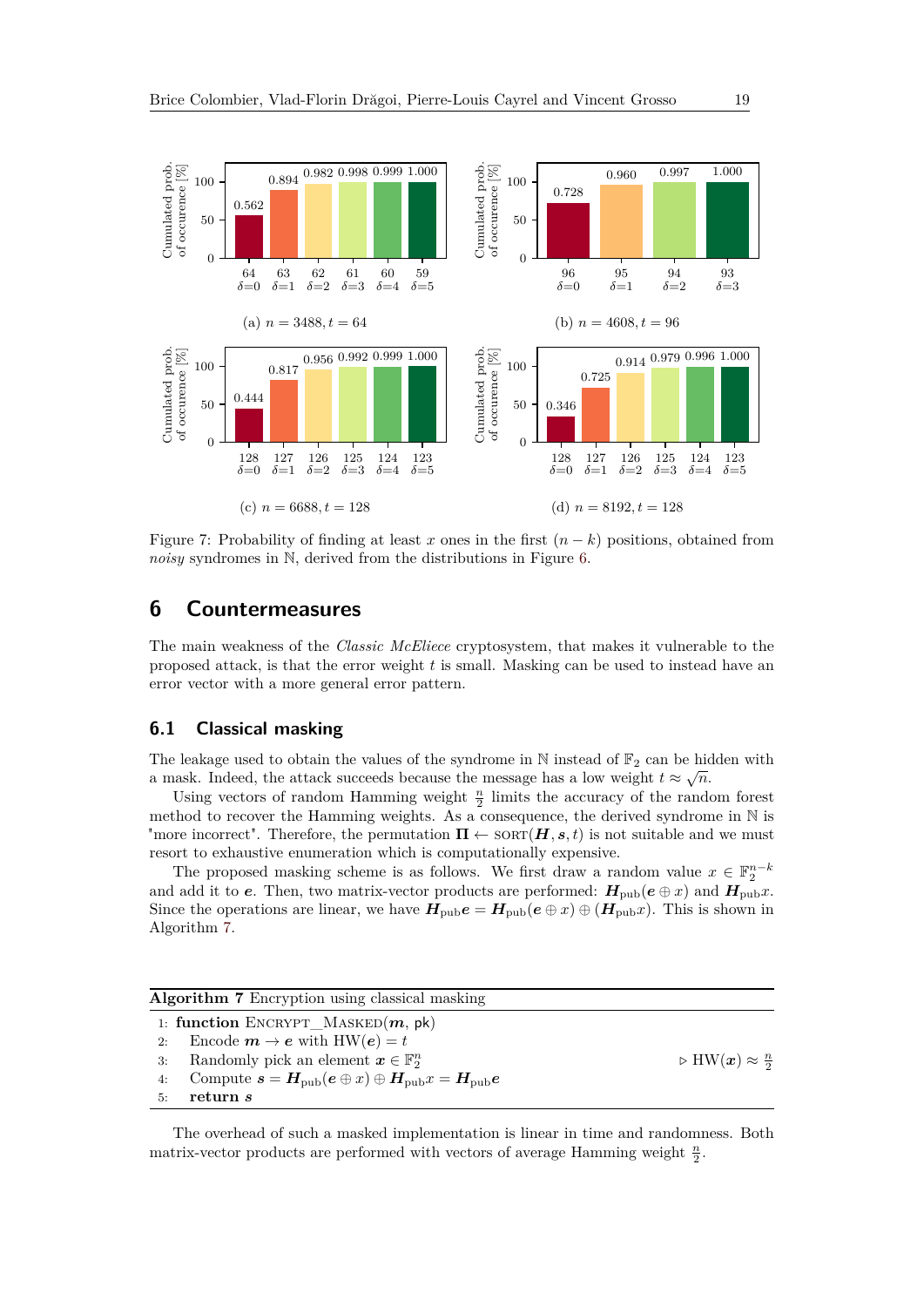Performing the attack twice, one on  $H_{\text{pub}}(e \oplus x)$  and one on  $H_{\text{pub}}x$ , and combining the results is unlikely to work since the average Hamming weight is now  $\frac{n}{2}$  instead of  $t \approx \sqrt{n} << \frac{n}{2}$ .

Another way to attack is to directly perform a second-order attack. In that case, we know that masking theoretically increases the difficulty of an attack exponentially in the number of shares [\[PR13\]](#page-22-12).

### **6.2 Masking with a codeword**

When applying masking during the encryption, we can note that, if the mask belongs to the dual code of the public matrix, the mask will be automatically removed during the encryption process. It is what we propose here in Algorithm [8.](#page-19-0)

<span id="page-19-0"></span>

|    | Algorithm 8 Encryption using a random codeword                                               |                                                |
|----|----------------------------------------------------------------------------------------------|------------------------------------------------|
|    | 1: function ENCRYPT_MASKED_WITH_CODEWORD $(m, pk)$                                           |                                                |
| 2: | Encode $m \to e$ with $HW(e) = t$                                                            |                                                |
| 3: | Compute the dual matrix $G_{\text{pub}}$ of the public matrix $H_{\text{pub}}$               |                                                |
| 4: | Randomly pick an element $\boldsymbol{x} \in \mathbb{F}_2^k$                                 |                                                |
| 5: | Compute $e' = x \, G_{\rm pub} \oplus e$                                                     | $\triangleright$ HW $(e') \approx \frac{n}{2}$ |
| 6: | Compute $s = H_{\text{pub}}e' = H_{\text{pub}}(x G_{\text{pub}} \oplus e) = H_{\text{pub}}e$ |                                                |
| 7: | return s                                                                                     |                                                |
|    |                                                                                              |                                                |

The computation of the dual matrix  $G_{\text{pub}}$  of the public matrix  $H_{\text{pub}}$  is straightforward if  $H_{\text{pub}}$  is in systematic form. The vector  $e' \in \mathbb{F}_2^{n-k}$  has an average weight of  $\frac{n}{2}$ . Since  $G_{\text{pub}}$  is indistinguishable from a random binary matrix, each bit of  $xG_{\text{pub}}$  can be seen as a random bit. There exists  $2^k$  different masks  $xG_{\text{pub}}$ . The large number of mask candidates prevents from exhaustive search over all the possible mask values.

It is worth noting that the two masking techniques presented here do not need any unmasking during the decryption process. Therefore, they incur an overhead only during the encryption process.

## **7 Conclusion**

This article presents a message recovery attack against the *Classic McEliece* cryptosystem using side-channel analysis on the power consumption and machine learning techniques. The attack works in two steps. First, we retrieve the value of the syndrome in N, during the encryption process, using only *one* trace. Second, we recover the secret message *m* using a new algorithm based on a computationally-efficient score function and known informationset decoding methods. We showed that the solver we designed is tolerant to errors in the syndrome recovery process which might stem from side-channel analysis inaccuracy. This attack, although is follows the same attack path as a previously proposed message-recovery attack based on laser fault injection, improves it in many ways and makes it much more practical and efficient overall.

We can identify several research perspectives to continue this work. First, an interesting aspect to consider would be the influence of the classification accuracy on the overall attack success. Indeed here, the classifier, although quite simple, is very accurate, with an accuracy of more than 99*.*5 %. Evaluating how a less precise classifier would affect the attack success would be relevant.

Another research direction could be to further improve the derivation of the syndrome in N. Indeed, while we considered only the Hamming weight information in this work, the Hamming distance could be exploited as well. Further studies could focus on combining those two leakages in an efficient manner.

Finally, although we proposed two countermeasures that are applicable to the syndrome computation, a thorough evaluation of their cost and efficiency remains to be done.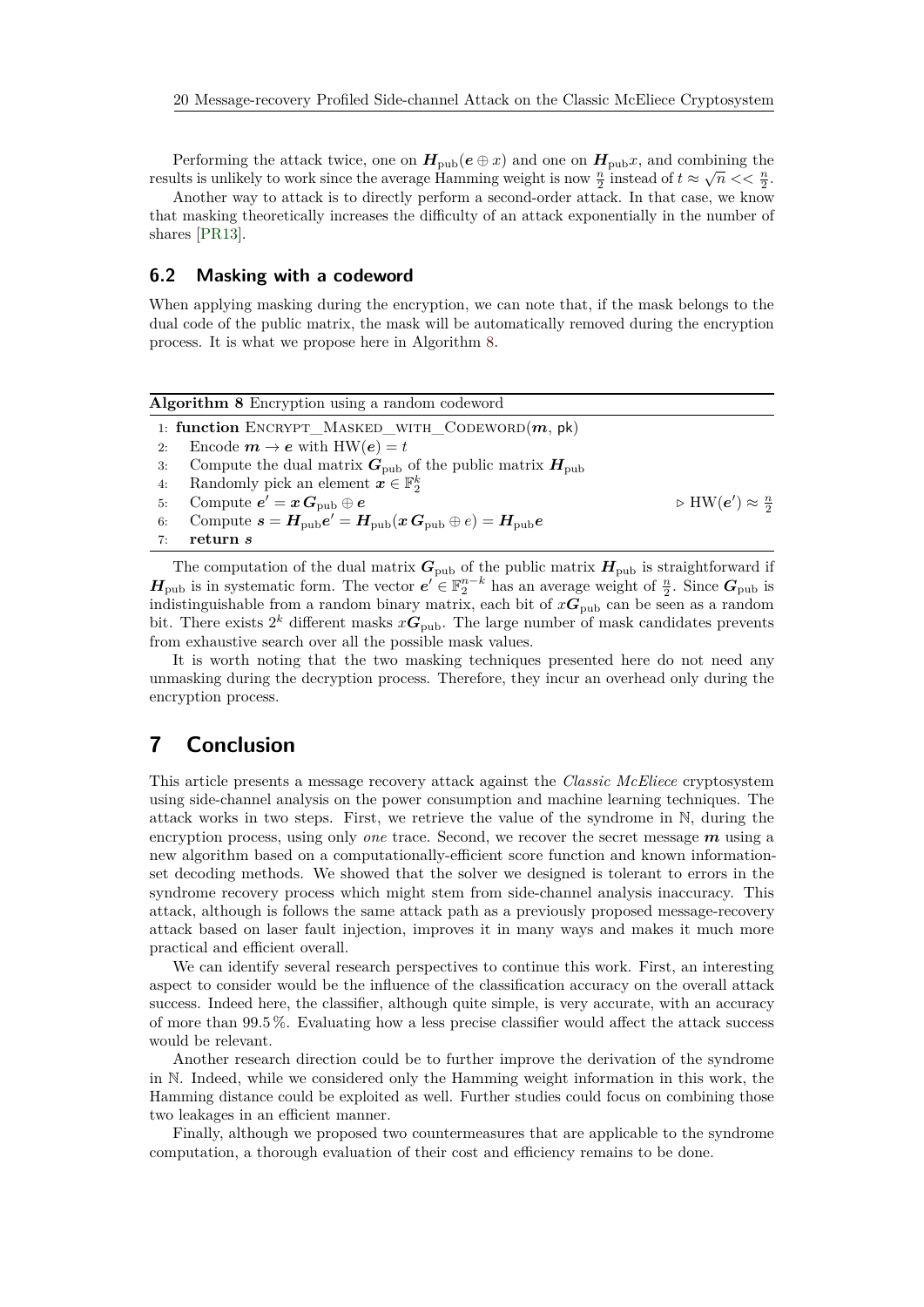## **Acknowledgements**

V-F. Drăgoi was supported by a grant of the Ministry of Research, Innovation and Digitization, CNCS/CCCDI – UEFISCDI, project number PN-III-P1-1.1-PD-2019-0285, within PNCDI III.

This work is supported by the French National Research Agency in the framework of the "Investissements d'avenir" program "ANR-15-IDEX-02" and the LabEx PERSYVAL "ANR-11-LABX-0025-01".

## **References**

- <span id="page-20-0"></span>[ABC+20] Martin R. Albrecht, Daniel J. Bernstein, Tung Chou, Carlos Cid, Jan Gilcher, Tanja Lange, Varun Maram, Ingo von Maurich, Rafael Misoczki, Ruben Niederhagen, Kenneth G. Paterson, Edoardo Persichetti, Christiane Peters, Peter Schwabe, Nicolas Sendrier, Jakub Szefer, Cen Jung Tjhai, Martin Tomlinson, and Wen Wang. Classic McEliece. Technical report, National Institute of Standards and Technology, 2020. available at [https://csrc.nist.gov/projects/post-quantum-cryptography/](https://csrc.nist.gov/projects/post-quantum-cryptography/round-3-submissions) [round-3-submissions.](https://csrc.nist.gov/projects/post-quantum-cryptography/round-3-submissions)
- <span id="page-20-8"></span>[BCS13] Daniel J. Bernstein, Tung Chou, and Peter Schwabe. McBits: Fast constant-time code-based cryptography. In Guido Bertoni and Jean-Sébastien Coron, editors, *CHES 2013*, volume 8086 of *LNCS*, pages 250–272. Springer, Heidelberg, August 2013.
- <span id="page-20-1"></span>[BJMM12] Anja Becker, Antoine Joux, Alexander May, and Alexander Meurer. Decoding random binary linear codes in  $2^{n/20}$ : How  $1 + 1 = 0$  improves information set decoding. In David Pointcheval and Thomas Johansson, editors, *EUROCRYPT 2012*, volume 7237 of *LNCS*, pages 520–536. Springer, Heidelberg, April 2012.
- <span id="page-20-2"></span>[BM18] Leif Both and Alexander May. Decoding linear codes with high error rate and its impact for LPN security. In Tanja Lange and Rainer Steinwandt, editors, *Post-Quantum Cryptography - 9th International Conference, PQCrypto 2018*, pages 25–46. Springer, Heidelberg, 2018.
- <span id="page-20-6"></span>[BMvT78] Elwyn R. Berlekamp, Robert J. McEliece, and Henk C. A. van Tilborg. On the inherent intractability of certain coding problems (corresp.). *IEEE Trans. Inf. Theory*, 24(3):384–386, 1978.
- <span id="page-20-9"></span>[Bre01] Leo Breiman. Random forests. *Machine Learning*, 45(1):5–32, 2001.
- <span id="page-20-3"></span>[BSNK19] Kanad Basu, Deepraj Soni, Mohammed Nabeel, and Ramesh Karri. NIST postquantum cryptography- A hardware evaluation study. Cryptology ePrint Archive, Report 2019/047, 2019. [https://eprint.iacr.org/2019/047.](https://eprint.iacr.org/2019/047)
- <span id="page-20-7"></span>[CC98] Anne Canteaut and Florent Chabaud. A new algorithm for finding minimumweight words in a linear code: Application to mceliece's cryptosystem and to narrow-sense BCH codes of length 511. *IEEE Trans. Inf. Theory*, 44(1):367–378, 1998.
- <span id="page-20-4"></span>[CC21] Ming-Shing Chen and Tung Chou. Classic mceliece on the ARM cortex-M4. *IACR TCHES*, 2021(3):125–148, 2021. [https://tches.iacr.org/index.php/TCHES/article/](https://tches.iacr.org/index.php/TCHES/article/view/8970) [view/8970.](https://tches.iacr.org/index.php/TCHES/article/view/8970)
- <span id="page-20-5"></span>[CCD<sup>+</sup>21] Pierre-Louis Cayrel, Brice Colombier, Vlad-Florin Dragoi, Alexandre Menu, and Lilian Bossuet. Message-recovery laser fault injection attack on the classic McEliece cryptosystem. In Anne Canteaut and François-Xavier Standaert, editors, *EURO-CRYPT 2021, Part II*, volume 12697 of *LNCS*, pages 438–467. Springer, Heidelberg, October 2021.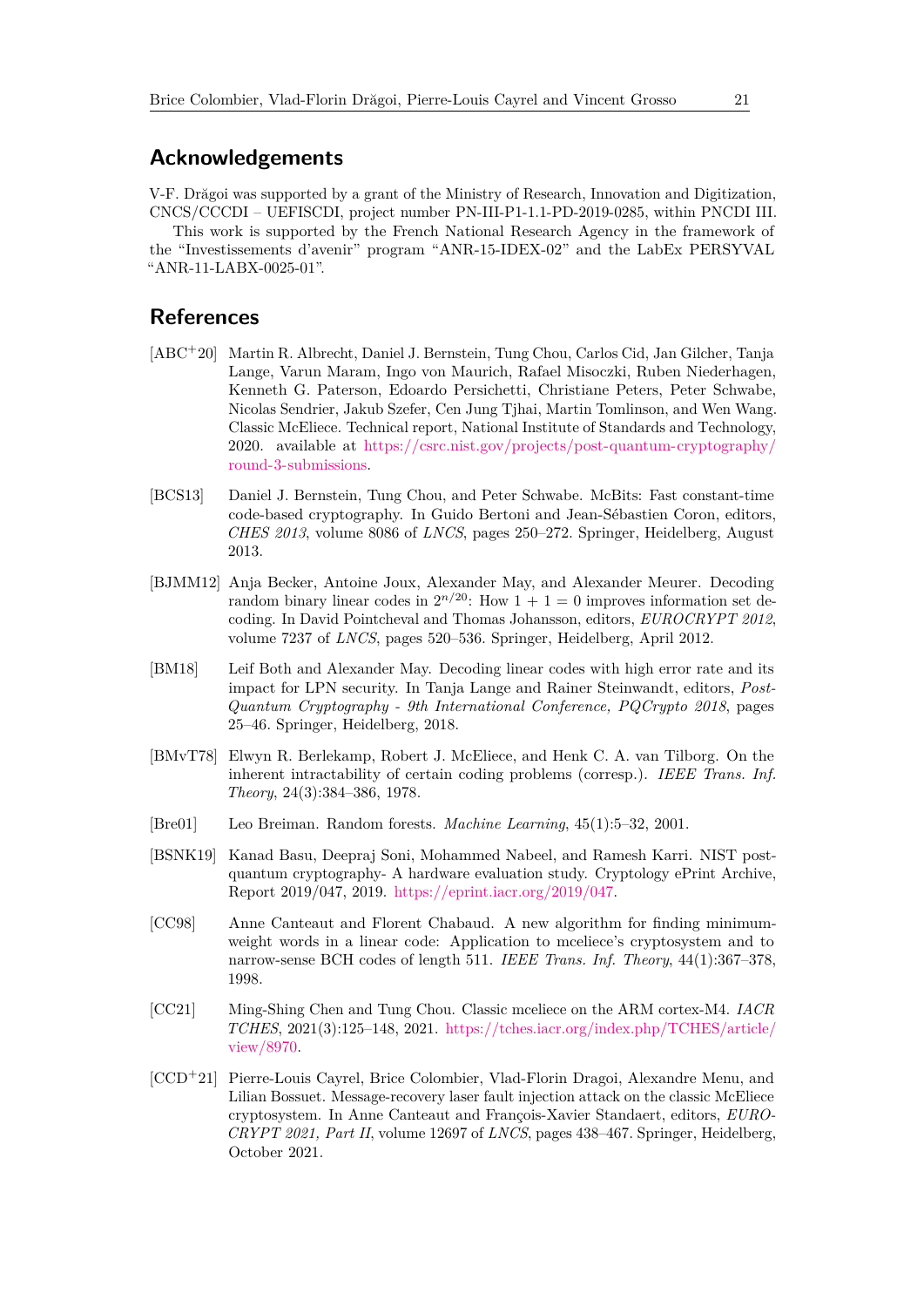- <span id="page-21-13"></span>[Cho18] Tung Chou. McBits revisited: toward a fast constant-time code-based KEM. *Journal of Cryptographic Engineering*, 8(2):95–107, June 2018.
- <span id="page-21-6"></span>[DCC+20] Vlad-Florin Dragoi, Pierre-Louis Cayrel, Brice Colombier, Dominic Bucerzan, and Sorin Hoara. Solving a modified syndrome decoding problem using integer programming. *International Journal of Computers Communications & Control*, 15(5), 2020.
- <span id="page-21-3"></span>[DFA+20] Viet Ba Dang, Farnoud Farahmand, Michal Andrzejczak, Kamyar Mohajerani, Duc Tri Nguyen, and Kris Gaj. Implementation and benchmarking of round 2 candidates in the NIST post-quantum cryptography standardization process using hardware and software/hardware co-design approaches. Cryptology ePrint Archive, Report 2020/795, 2020. [https://eprint.iacr.org/2020/795.](https://eprint.iacr.org/2020/795)
- <span id="page-21-4"></span>[DK20] Julian Danner and Martin Kreuzer. A fault attack on the niederreiter cryptosystem using binary irreducible goppa codes. *Journal of Groups, Complexity, Cryptology*, 12(1):1–20, 2020.
- <span id="page-21-7"></span>[Dor43] Robert Dorfman. The detection of defective members of large populations. *Annals of Mathematical Statistics*, 14:436–440, 1943.
- <span id="page-21-10"></span>[Dum89] Ilya Dumer. Two decoding algorithms for linear codes. *Probl. Inform. Transm.*, 25(1):17–23, 1989.
- <span id="page-21-12"></span>[EGHP09] Thomas Eisenbarth, Tim Güneysu, Stefan Heyse, and Christof Paar. MicroEliece: McEliece for embedded devices. In Christophe Clavier and Kris Gaj, editors, *CHES 2009*, volume 5747 of *LNCS*, pages 49–64. Springer, Heidelberg, September 2009.
- <span id="page-21-0"></span>[EMZ21] Andre Esser, Alexander May, and Floyd Zweydinger. Mceliece needs a break – solving mceliece-1284 and quasi-cyclic-2918 with modern isd. Cryptology ePrint Archive, Report 2021/1634, 2021. [https://eprint.iacr.org/2021/1634.pdf.](https://eprint.iacr.org/2021/1634.pdf)
- <span id="page-21-9"></span>[FL20] Uriel Feige and Amir Lellouche. Quantitative group testing and the rank of random matrices. *CoRR*, abs/2006.09074, 2020.
- <span id="page-21-11"></span>[FS09] Matthieu Finiasz and Nicolas Sendrier. Security bounds for the design of codebased cryptosystems. In Mitsuru Matsui, editor, *ASIACRYPT 2009*, volume 5912 of *LNCS*, pages 88–105. Springer, Heidelberg, December 2009.
- <span id="page-21-8"></span>[GHKL19] Oliver Gebhard, Max Hahn-Klimroth, Dominik Kaaser, and Philipp Loick. Quantitative group testing in the sublinear regime. *CoRR*, abs/1905.01458, 2019.
- <span id="page-21-1"></span>[Hey10] Stefan Heyse. Low-reiter: Niederreiter encryption scheme for embedded microcontrollers. In Nicolas Sendrier, editor, *The Third International Workshop on Post-Quantum Cryptography, PQCRYPTO 2010*, pages 165–181. Springer, Heidelberg, May 2010.
- <span id="page-21-2"></span>[HG13] Stefan Heyse and Tim Güneysu. Code-based cryptography on reconfigurable hardware: tweaking niederreiter encryption for performance. *Journal of Cryptographic Engineering*, 3(1):29–43, April 2013.
- <span id="page-21-14"></span>[HGG20] Benjamin Hettwer, Stefan Gehrer, and Tim Güneysu. Applications of machine learning techniques in side-channel attacks: a survey. *Journal of Cryptographic Engineering*, 10(2):135–162, June 2020.
- <span id="page-21-5"></span>[HPR<sup>+</sup>21] Anna-Lena Horlemann-Trautmann, Sven Puchinger, Julian Renner, Thomas Schamberger, and Antonia Wachter-Zeh. Information-set decoding with hints. Cryptology ePrint Archive, Report 2021/279, 2021. [https://eprint.iacr.org/2021/](https://eprint.iacr.org/2021/279) [279.](https://eprint.iacr.org/2021/279)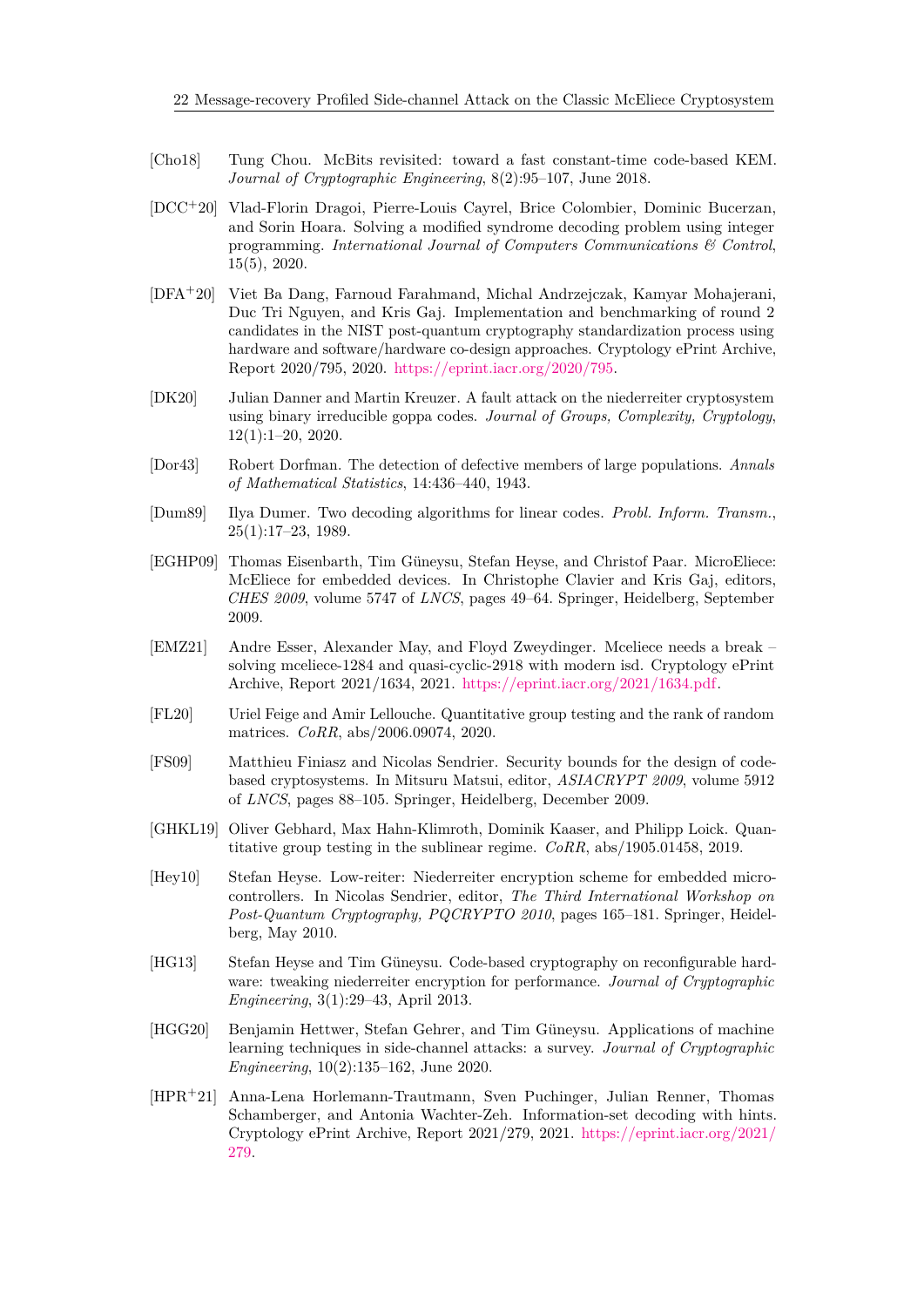- <span id="page-22-4"></span>[KRF+21] Vatistas Kostalabros, Jordi Ribes-González, Oriol Farràs, Miquel Moretó, and Carles Hernández. Hls-based HW/SW co-design of the post-quantum classic mceliece cryptosystem. In *International Conference on Field-Programmable Logic and Applications1*, pages 52–59, Dresden, Germany, August 2021. IEEE.
- <span id="page-22-11"></span>[KRSS] Matthias J. Kannwischer, Joost Rijneveld, Peter Schwabe, and Ko Stoffelen. PQM4: Post-quantum crypto library for the ARM Cortex-M4. [https://github.com/mupq/](https://github.com/mupq/pqm4) [pqm4.](https://github.com/mupq/pqm4)
- <span id="page-22-9"></span>[KRSS19] Matthias J. Kannwischer, Joost Rijneveld, Peter Schwabe, and Ko Stoffelen. pqm4: Testing and benchmarking NIST PQC on ARM cortex-M4. Cryptology ePrint Archive, Report 2019/844, 2019. [https://eprint.iacr.org/2019/844.](https://eprint.iacr.org/2019/844)
- <span id="page-22-7"></span>[LB88] Pil Joong Lee and Ernest F. Brickell. An observation on the security of McEliece's public-key cryptosystem. In C. G. Günther, editor, *EUROCRYPT'88*, volume 330 of *LNCS*, pages 275–280. Springer, Heidelberg, May 1988.
- <span id="page-22-6"></span>[LCPR19] Kangwook Lee, Kabir Chandrasekher, Ramtin Pedarsani, and Kannan Ramchandran. SAFFRON: A fast, efficient, and robust framework for group testing based on sparse-graph codes. *IEEE Transactions on Signal Processing*, 67(17):4649–4664, 2019.
- <span id="page-22-8"></span>[Leo88] Jeffrey S. Leon. A probabilistic algorithm for computing minimum weights of large error-correcting codes. *IEEE Trans. Inf. Theory*, 34(5):1354–1359, 1988.
- <span id="page-22-5"></span>[LNPS20] Norman Lahr, Ruben Niederhagen, Richard Petri, and Simona Samardjiska. Side channel information set decoding using iterative chunking - plaintext recovery from the "classic McEliece" hardware reference implementation. In Shiho Moriai and Huaxiong Wang, editors, *ASIACRYPT 2020, Part I*, volume 12491 of *LNCS*, pages 881–910. Springer, Heidelberg, December 2020.
- <span id="page-22-1"></span>[McE78] Robert J. McEliece. A public-key cryptosystem based on algebraic coding theory. The deep space network progress report 42-44, Jet Propulsion Laboratory, California Institute of Technology, January/February 1978. [https:](https://ipnpr.jpl.nasa.gov/progress_report2/42-44/44N.PDF) [//ipnpr.jpl.nasa.gov/progress\\_report2/42-44/44N.PDF.](https://ipnpr.jpl.nasa.gov/progress_report2/42-44/44N.PDF)
- <span id="page-22-2"></span>[MMT11] Alexander May, Alexander Meurer, and Enrico Thomae. Decoding random linear codes in  $\tilde{\mathcal{O}}(2^{0.054n})$ . In Dong Hoon Lee and Xiaoyun Wang, editors, *ASI*-*ACRYPT 2011*, volume 7073 of *LNCS*, pages 107–124. Springer, Heidelberg, December 2011.
- <span id="page-22-3"></span>[MO15] Alexander May and Ilya Ozerov. On computing nearest neighbors with applications to decoding of binary linear codes. In Elisabeth Oswald and Marc Fischlin, editors, *EUROCRYPT 2015, Part I*, volume 9056 of *LNCS*, pages 203–228. Springer, Heidelberg, April 2015.
- <span id="page-22-0"></span>[Nie86] H. Niederreiter. Knapsack-type cryptosystems and algebraic coding theory. *Problems of Control and Information Theory*, 15(2):159–166, 1986.
- <span id="page-22-10"></span>[OC14] Colin O'Flynn and Zhizhang (David) Chen. ChipWhisperer: An open-source platform for hardware embedded security research. In Emmanuel Prouff, editor, *COSADE 2014*, volume 8622 of *LNCS*, pages 243–260. Springer, Heidelberg, April 2014.
- <span id="page-22-12"></span>[PR13] Emmanuel Prouff and Matthieu Rivain. Masking against side-channel attacks: A formal security proof. In Thomas Johansson and Phong Q. Nguyen, editors, *EUROCRYPT 2013*, volume 7881 of *LNCS*, pages 142–159. Springer, Heidelberg, May 2013.